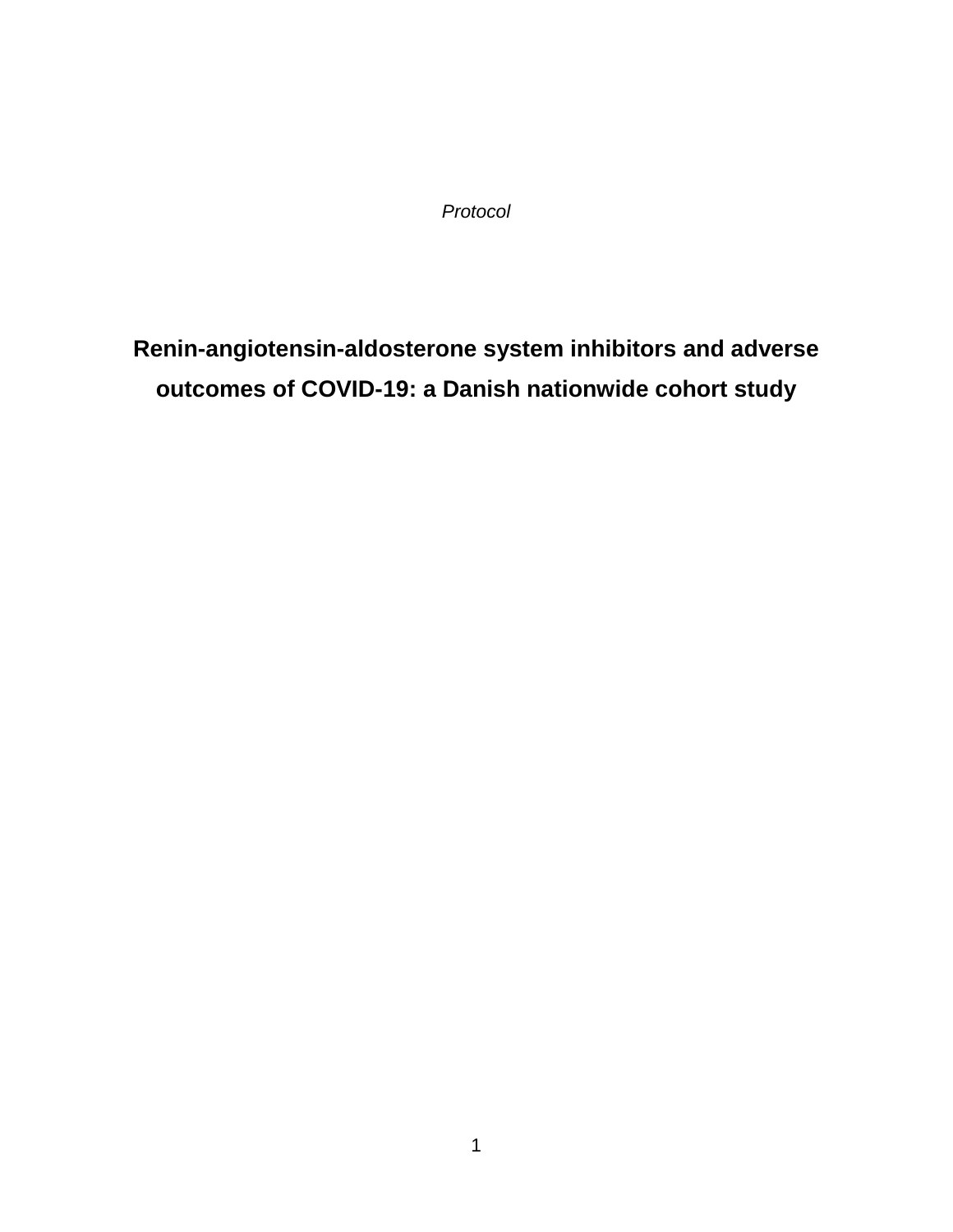# Indhold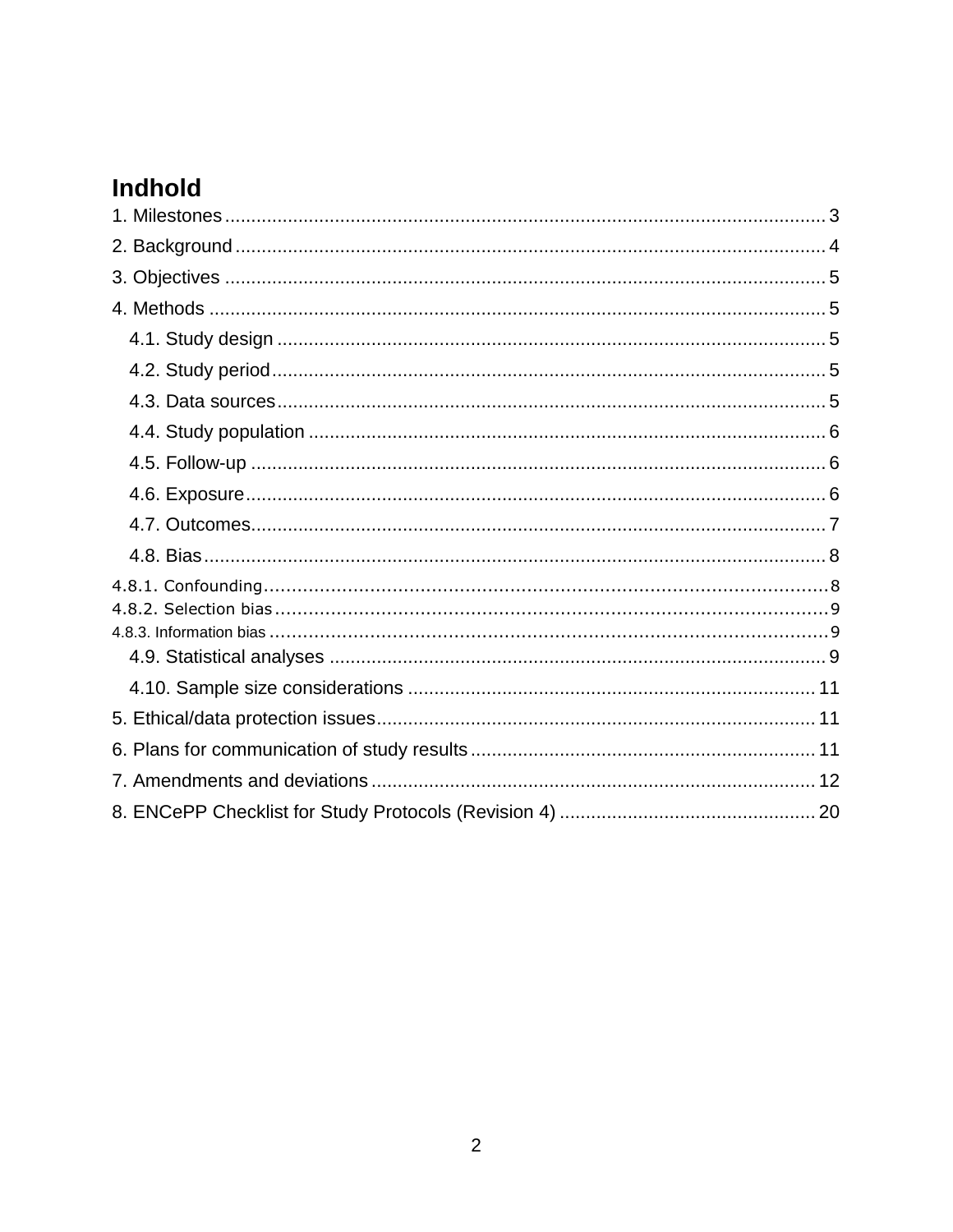# <span id="page-2-0"></span>**1. Milestones**

| <b>Milestone</b>                                          | <b>Date</b>                                                                       |
|-----------------------------------------------------------|-----------------------------------------------------------------------------------|
| Start of data collection                                  | 28 April 2020 (including patients from 27<br>February 2020)                       |
| End of data collection                                    | 26 May 2020 (or latest available before<br>final report/submission of manuscript) |
| Final report of study results/submission of<br>manuscript | 1 June 2020                                                                       |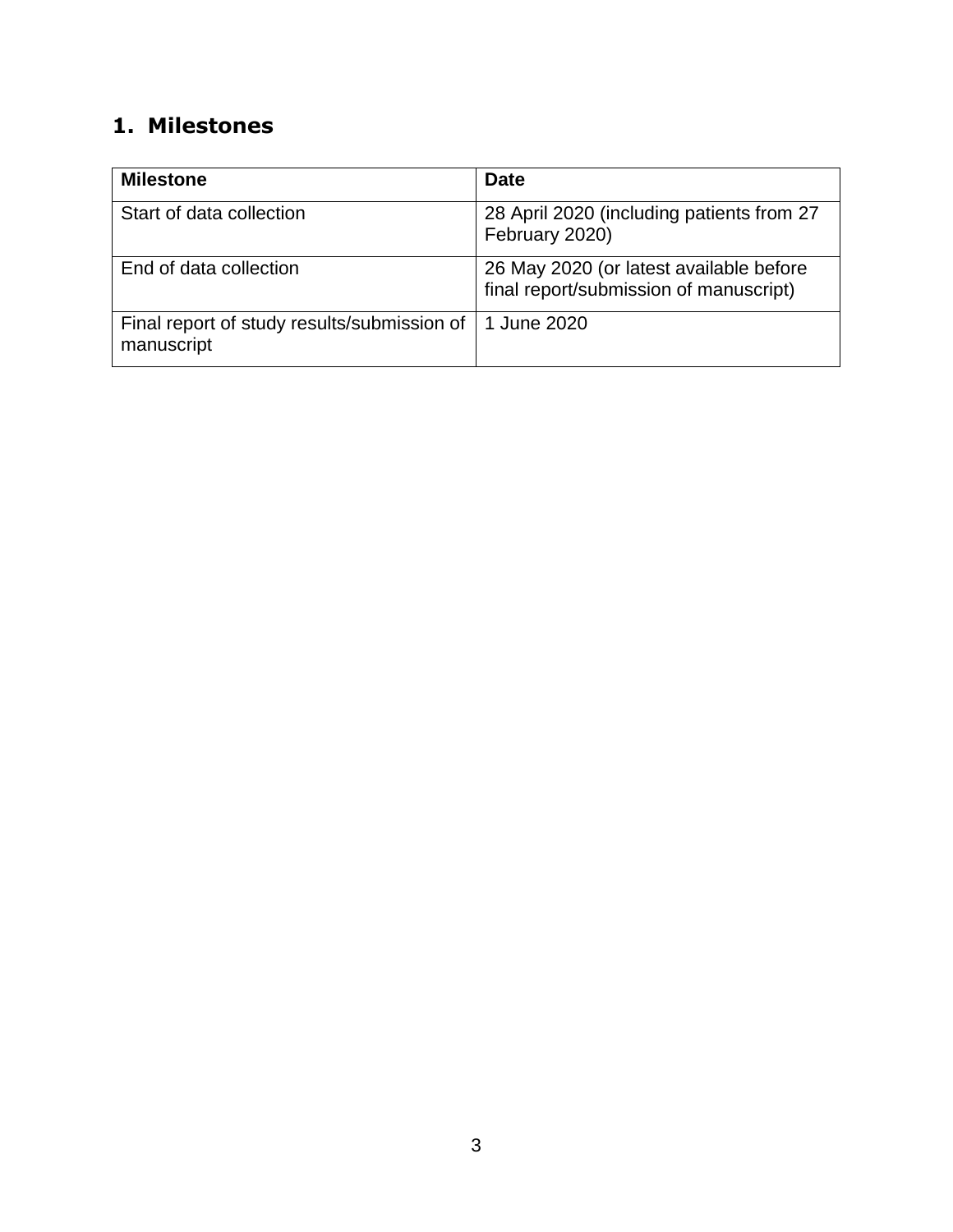# <span id="page-3-0"></span>**2. Background**

Case series of hospitalized patients with severe and fatal coronavirus disease 2019 (COVID-19) from China,<sup>1-3</sup> Italy,<sup>4</sup> and the USA<sup>5,6</sup> have reported a high prevalence (~30%–40%) of hypertension, cardiovascular conditions, and diabetes – conditions often treated with angiotensin converting enzyme inhibitors (ACE-I) and angiotensin II receptor blockers (ARB).<sup>7</sup> Speculations suggest that use of ACE-I/ARB may increase the risk of developing severe or fatal COVID-19 by upregulating expression of the ACE2 enzyme, which is known to facilitate entry of severe acute respiratory syndrome coronavirus 2 (SARS-CoV-2) into cells.<sup>8-12</sup> In contrast, ACE-I/ARB use has also been suggested to reduce the risk of acute lung injury in respiratory tract infection in animal studies.<sup>13</sup> This is supported by a few human studies, which found ACE-I and ARB use to be associated with decreased mortality from bacterial pneumonia,<sup>14-16</sup> while preadmission ACE-I use has been associated with increased mortality in patients hospitalized for viral diseases.<sup>17</sup> A recent Chinese study of 362 patients with hypertension found no increased prevalence of ACE-I/ARB use when comparing survivors with non-survivors of COVID-19.<sup>18</sup> Another Chinese study included 1,128 patients with COVID-19 and found a lower mortality in ACE-I/ARB users compared with non-users. Both studies were limited by potential immortal time bias and confounding by indication as they relied on data on in-hospital use of ACE-I/ARB.<sup>18,19</sup> The European Medicines Agency, and other major institutions and societies, have called for further research and issued warnings against ACE-I/ARB discontinuation in patients with COVID-19,<sup>8,20</sup> as drug discontinuation may worsen underlying cardiometabolic conditions.<sup>21</sup> As ACE-I/ARB are widely used drugs, any association with risk and prognosis may have public health impact. Thus, there is an urgent need to clarify the hypothesis of any increased risk for COVID-19 or worsened prognosis for adverse outcomes of COVID-19 among users of ACE-I/ARB using high-quality population-based data from a uniform tax-supported health care system, while meticulously controlling for potential confounding by indication from coexisting diseases and by using active antihypertensive drug comparators in the analysis.

4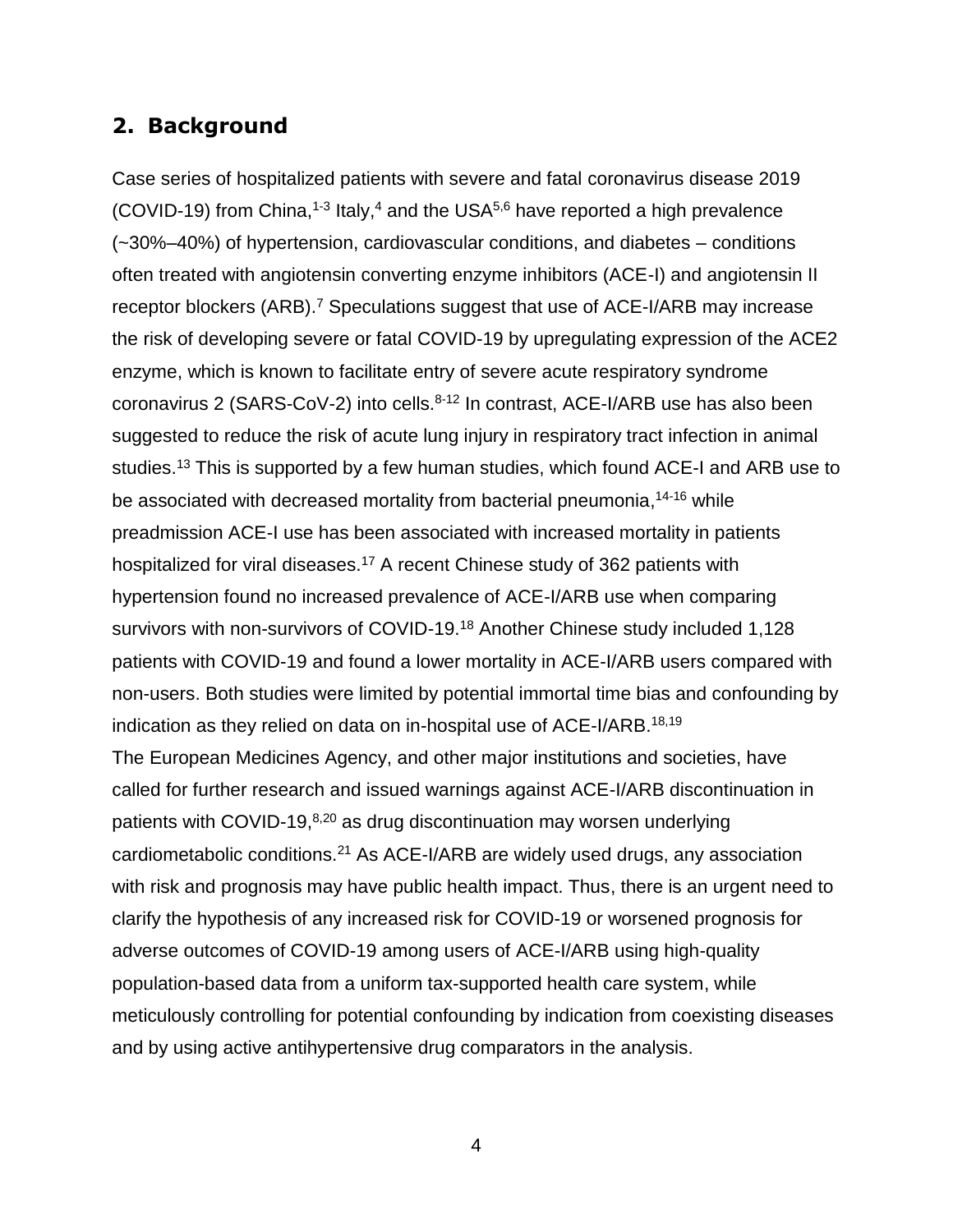# <span id="page-4-0"></span>**3. Objectives**

The primary aim of the study is to examine the association between ACE-I/ARB use and risk of death in patients with COVID-19. The secondary aim is to examine the association of ACE-I/ARB use with risk of hospital admission, ICU admission, mechanical ventilation, and renal replacement therapy. The third aim is to examine the risk of being diagnosed with COVID-19 among all patients referred to SARS-CoV-2 testing.

# <span id="page-4-1"></span>**4. Methods**

## <span id="page-4-2"></span>*4.1. Study design*

This nationwide study will include all patients tested for SARS-CoV-2 in Denmark within the source population of all Danish inhabitants. <sup>22</sup> The impact of ACE-I/ARB on risk of COVID-19 will be examined using a test-negative case-control design, while the prognosis will be examined in a cohort design of test-positive COVID-19 patients.

### <span id="page-4-3"></span>*4.2. Study period*

The study will include patients tested from 27 February 2020 (the date of first identified COVID-19 case in Denmark) to 28 April 2020 (or up to 30 days before manuscript submission) to allow complete follow-up on all included patients.

### <span id="page-4-4"></span>*4.3. Data sources*

The study will include nationwide secondary data from The Danish COVID-19 cohort, which includes linked individual-level data on all Danish inhabitants tested for SARS-CoV-2 from The Danish Microbiology Database (MIBA), <sup>23</sup> The Danish National Registry of Patients (DNRP),<sup>24</sup> The Danish Civil Registration System (CRS),<sup>25</sup> The National Prescription database (NPD),<sup>26</sup> and The Danish Cause of Death Registry.<sup>27</sup>

5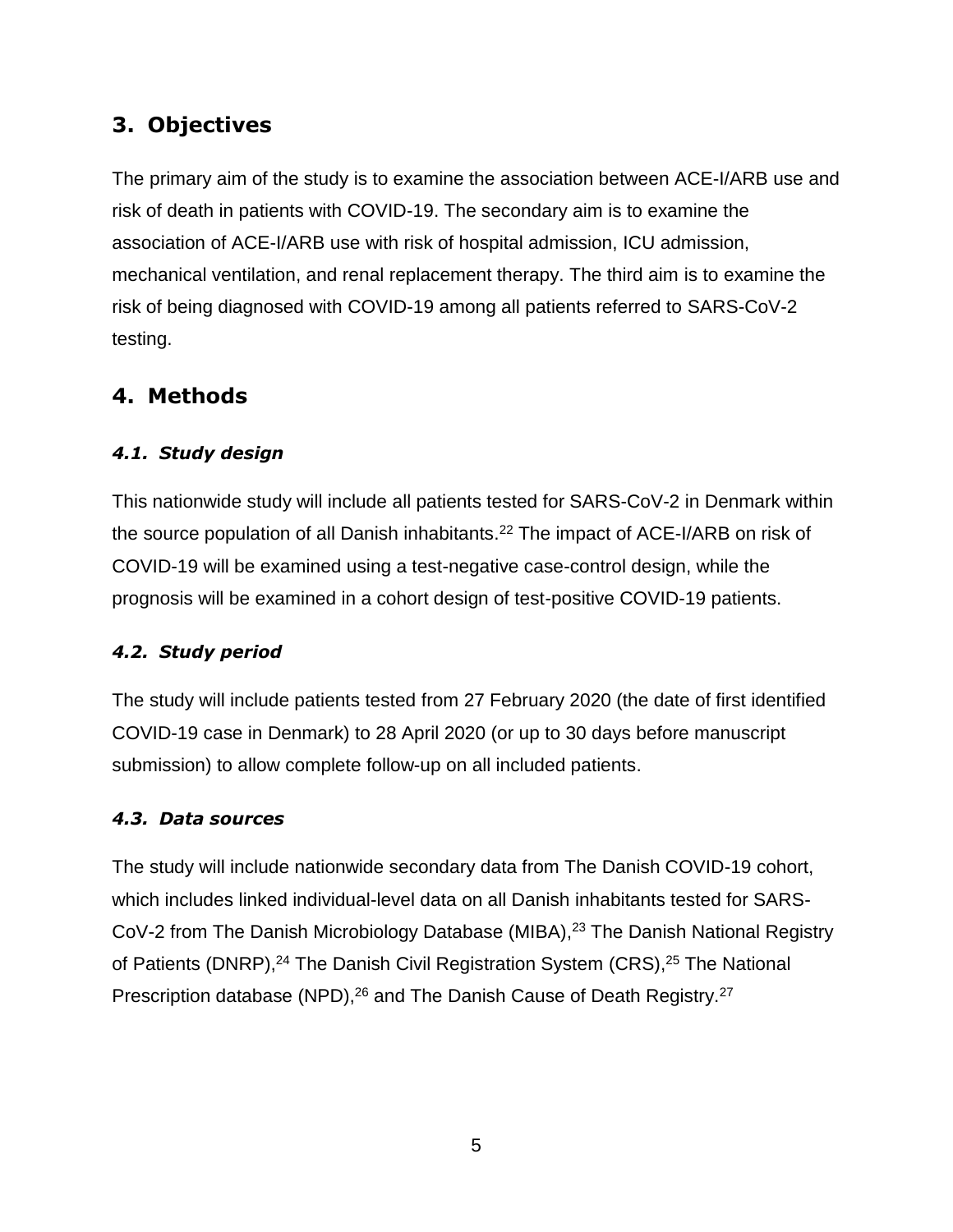#### <span id="page-5-0"></span>*4.4. Study population*

The source population is all Danish citizens (popuation~5.8 million).<sup>22</sup> The study population for risk analysis (the test-negative case-control analysis) will be all patients tested for SARS-CoV-2, while the prognosis analysis (cohort analysis) will only include patients tested positive SARS-CoV-2, *i.e.*, patients with COVID-19.

#### <span id="page-5-1"></span>*4.5. Follow-up*

Patients will be followed from the date of the first RT-PCR test for SARS-CoV-2 that turns out to be positive and up to 30 days after that date for all the outcomes. In a sensitivity analysis follow-up for hospitalization will be restricted to 14 days after first positive test.

#### <span id="page-5-2"></span>*4.6. Exposure*

The study is designed to address acute effects of current use of ACE-I/ARB, and we do not expect any cumulated effect of long-term ACE-I/ARB use. The half-life of ACE-I/ARB ranges from 1 to 24 hours.

The exposure will be defined by filled prescriptions for ACE-I/ARB and other antihypertensive drugs within 90 days before test for SARS-CoV-2. Data on prescriptions are obtained from the Danish Prescription Registry, which include complete and valid information on all filled prescriptions at community pharmacies in Denmark since 1995.<sup>26</sup> Data include, among others, date of dispensing, Anatomical Therapeutic Chemical (ATC) code, and drug quantity.

The main exposures will be:

- Current use (prescription filled within prior 90 days before test) of ACE-I/ARBs, compared with
	- o Current use (prescription within 90 days) of calcium channel blockers (CCB), a cardiovascular drug used for similar medical indications as ACE-I and ARB, to assess if any observed association with outcomes is specific to ACE-I/ARB exposure.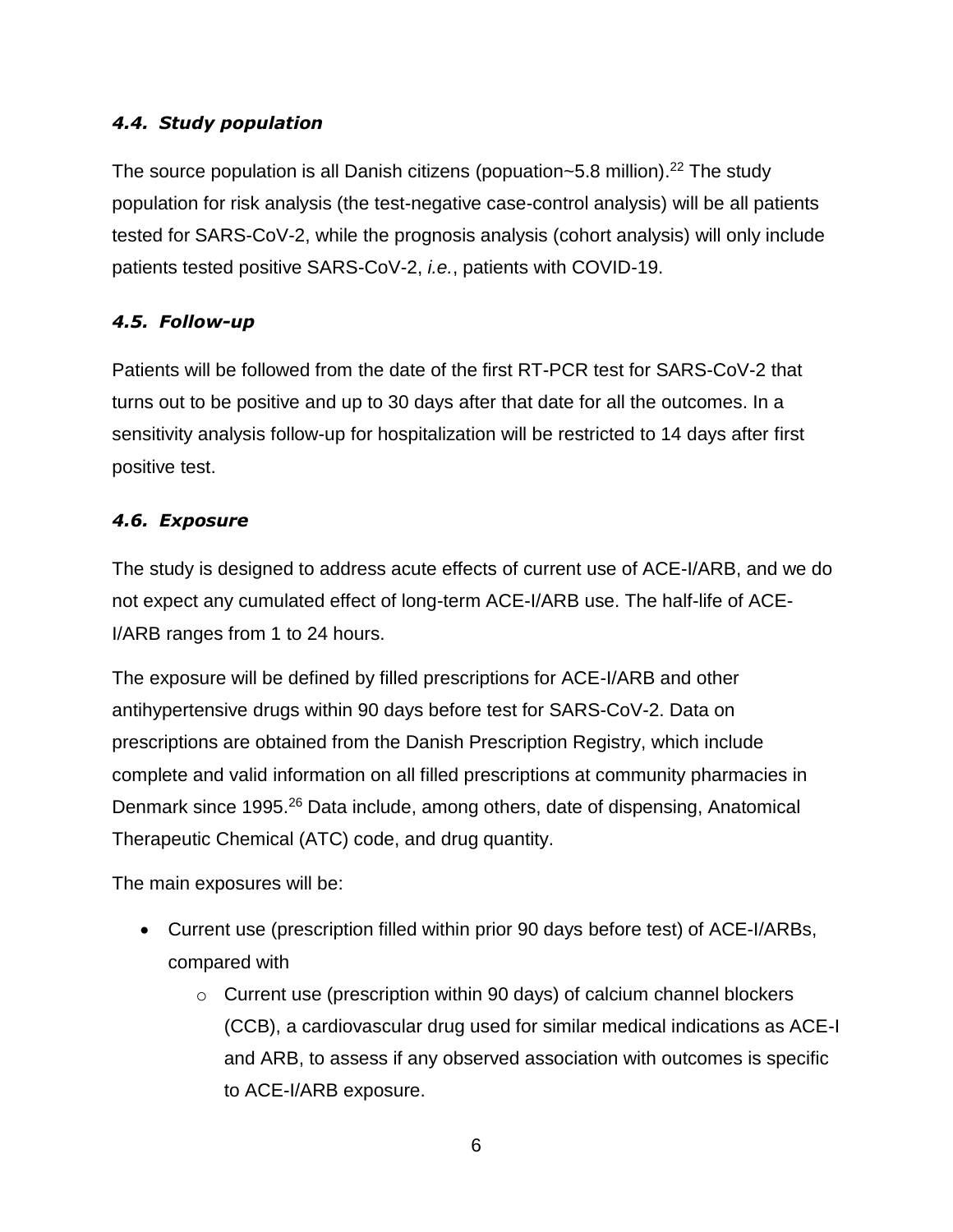o No use of ACE-I or ARB (prescription >365 days or never)

Secondary exposures will be:

- Former versus no use of ACE-I or ARB (former use defined as prescription 91- 365 days before test)
- Current ACE-I/ARB use compared with:
	- o Current use of thiazides (prescription within 90 days)
	- o Current use of beta-blockers (prescription within 90 days)

As an additional analysis, ACE-I and ARB will be analyzed separately if the number of exposed are sufficient.

# <span id="page-6-0"></span>*4.7. Outcomes*

The primary outcome is death within 30 days after positive test for SARS-CoV-2, obtained from the Danish Register of Causes of Deaths.<sup>27</sup>

Secondary outcomes include hospital admission (in- or acute outpatient stay lasting > 12 hours) at day of or within 30 days after a positive test in patients not already admitted before the date of the test. In addition, outcomes include ICU admission, mechanical ventilation, and renal replacement therapy at day of or within 30 days after positive test for SARS-CoV-2. Secondary outcomes will be obtained from the Danish National Registry, 3<sup>rd</sup> version (LPR3).<sup>24</sup> While the coding has not yet been validated in this LPR3, admission to ICU, mechanical ventilation, and renal replacement therapy are all registered accurately (positive predictive values 96%-100%) in LPR2 as this is also the platform for mandatory reporting to the national database for quality of intensive care.28,29

Finally, in the risk analysis, we identified patients with positive tests among all patients tested for SARS-CoV-2.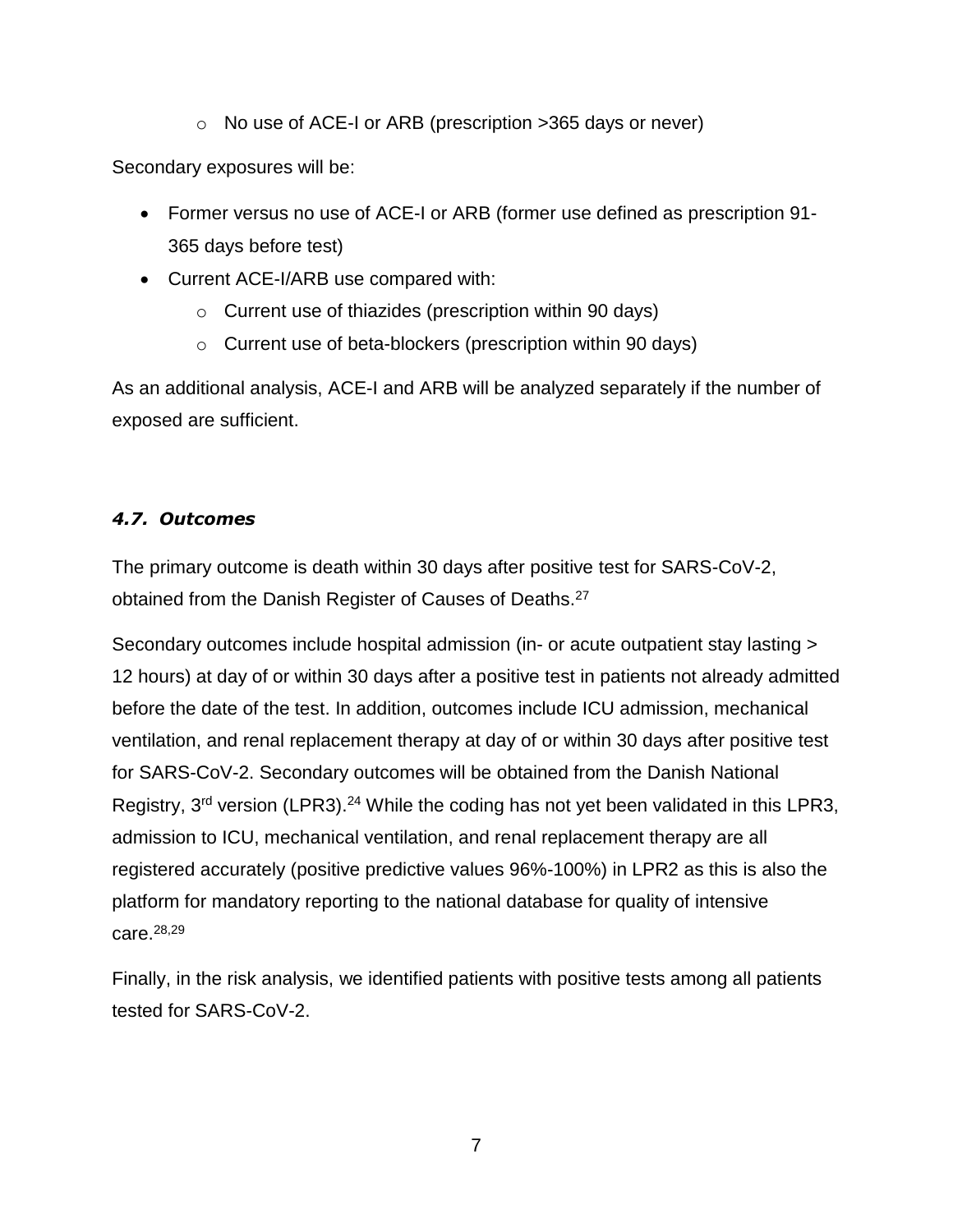

*Figure illustrating the endpoints in the COVID-19 risk analysis and the endpoints in the COVID-19 prognosis analysis.*

#### <span id="page-7-0"></span>*4.8. Bias*

#### <span id="page-7-1"></span>**4.8.1. Confounding**

Confounding will be handled by using propensity score (PS) methods. In addition, the use of an active comparator design reduce confounding by indication, as most users of the comparator are also likely to have hypertension as the indication for treatment. To further reduce confounding by indication, we will repeat the analyses after restriction to patients without history of heart or kidney disease, which are other indications for ACE-I/ARB use. Although we included a large number of coexisting conditions, life-style factors and co-medication, we cannot exclude the impact of unmeasured confounding, e.g., by severity of condition indication ACE-I/ARB treatment. As we lacked detailed data on severity of heart and renal diseases, we reduced confounding in a subgroup analysis of patients without any history of these diseases.

#### *4.8.1.1. Propensity score methods*

The PS is the probability of being exposed given the covariate pattern for the patient. The PS will be estimated for each patient hospitalization in each of the examined comparisons using a logistic regression model including calendar time and the covariates listed in the Appendix. As we are interested in the average treatment effect in the treated (ATT), we apply PS-weighting using ATT weights to make the number and covariate distribution in the comparison groups resemble that of the ACE-I/ARB users.

8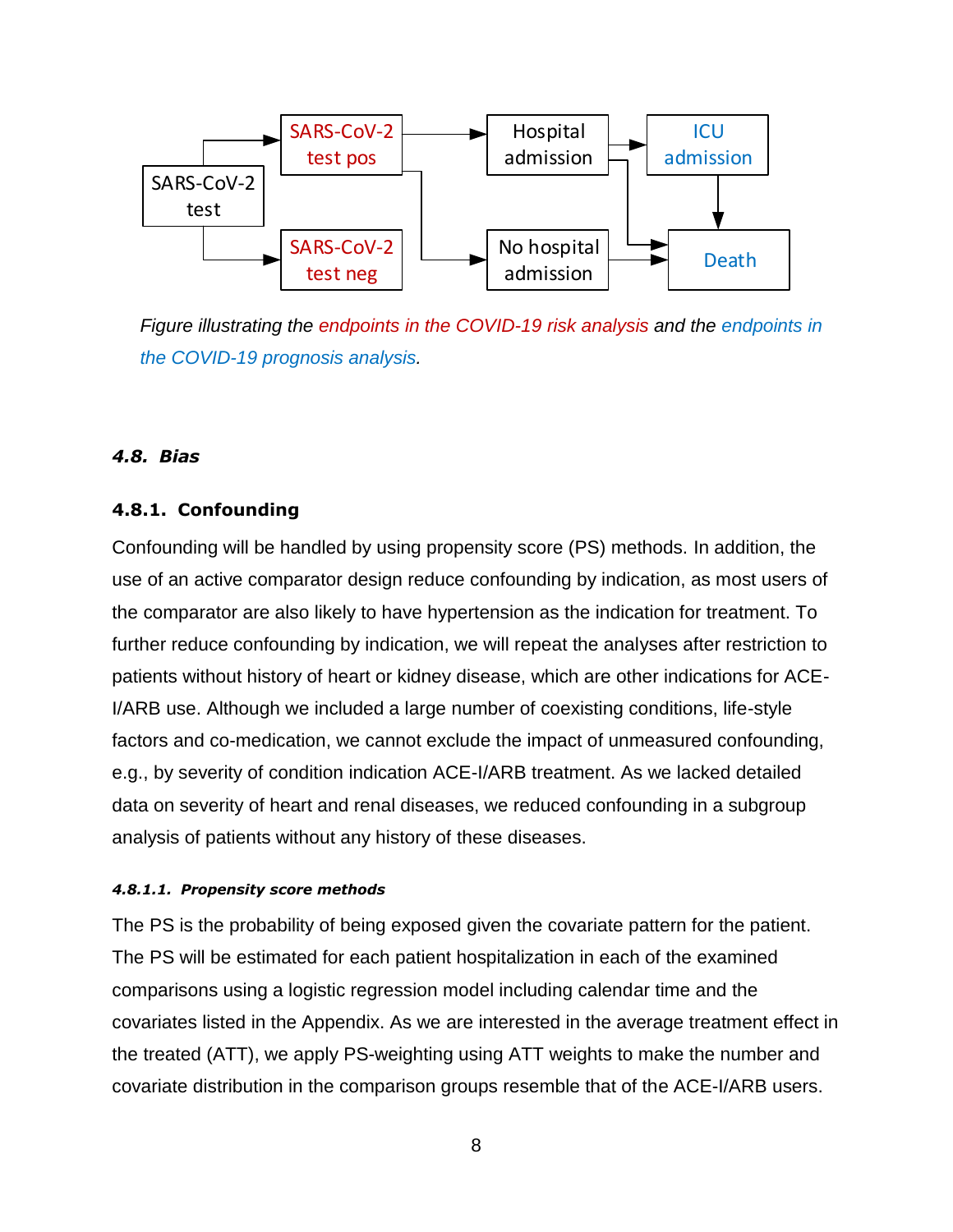Overlap in PS distributions will be checked before weighting. Covariate balance will be assessed by standardized differences (SDs), empirical cumulative distribution functions for continuous variables (age and index), and by PS-weight percentiles.

### <span id="page-8-0"></span>**4.8.2. Selection bias**

The risk of selection bias is reduced by including all tested Danish inhabitants. Still, criteria for testing and hospital admission have changed during the study period, which will be addressed in a sensitivity analysis stratified by calendar time. We do not expect that ACE-I/ARB users would be more likely to be tested, and thereby included, as compared to users of other antihypertensive drugs.

### <span id="page-8-1"></span>**4.8.3. Information bias**

There may be some misclassification of the exposure, which will be addressed in a sensitivity analysis as described. Any misclassification is not expected to be associated with the outcomes of interest (non-differential misclassification), and any information bias are therefore expected to be towards the null.

As outcomes are accurately recorded, any misclassification is expected to be minor and not associated with the exposure.

### <span id="page-8-2"></span>*4.9. Statistical analyses*

In the analyses of prognosis, patients will be followed from day of SARS-CoV-2 positive test result and until date of hospital admission, ICU admission (in analysis of ICU admission), date of death, end of follow-up or for up to 30 days.

Patient characteristics will be tabulated according to each exposure group.

Descriptive analyses will explore the timing of outcomes one month prior to and three months after the first positive test for SARS-CoV-2. In case of a substantial fraction of outcomes having occurred in the days leading up to a positive test, a post-hoc analysis with a larger follow up windows (pre- and post-test) will be conducted.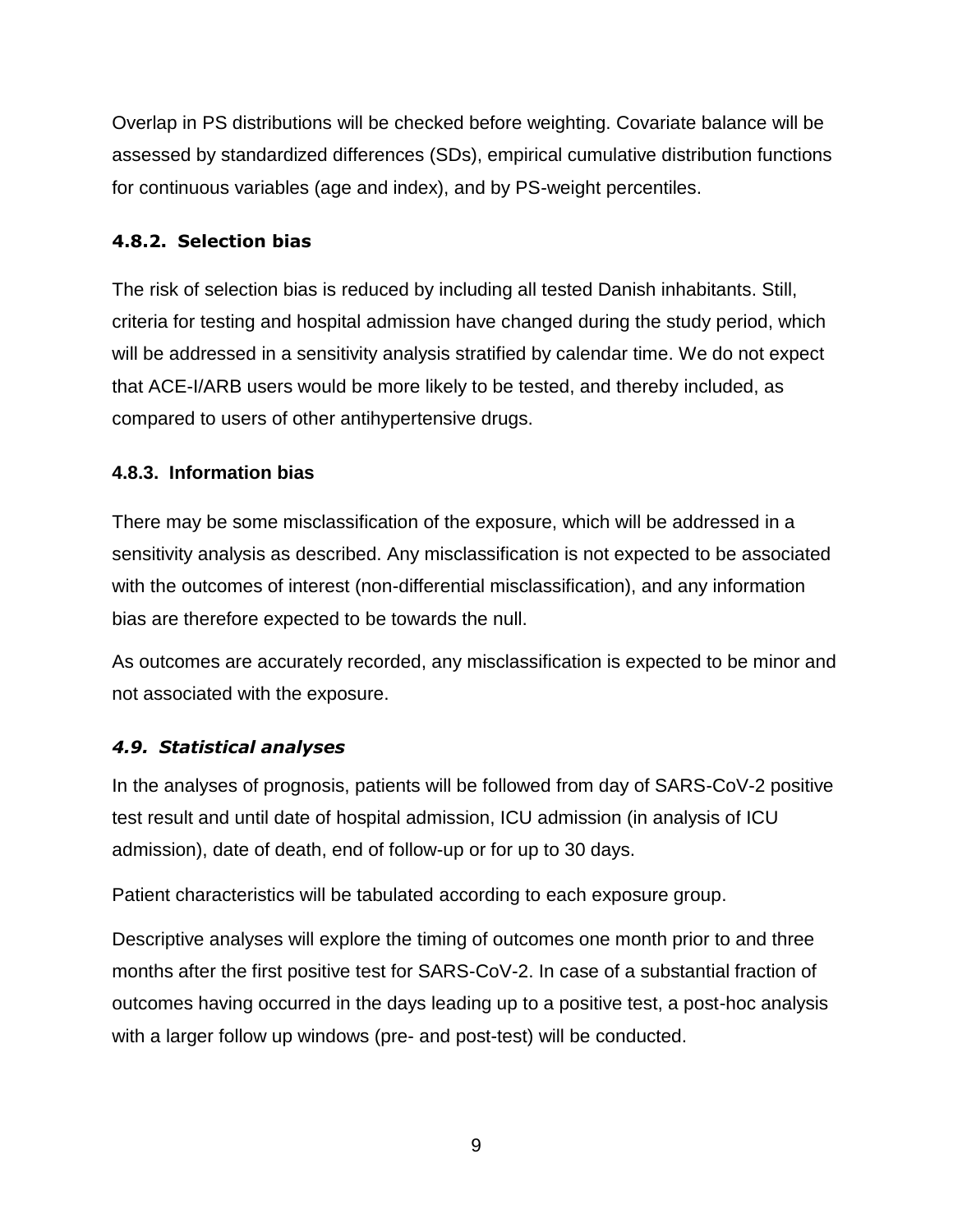For each exposure group, we will estimate the 30-day PS-weighted cumulative incidence (risk) of of death, and of each of the non-fatal events (hospital admission, ICU admission, ICU+MV, ICU+inotropes/vasopressors, RRT) accounting for competing risk by death. All 95% confidence intervals will be computed using bootstrapping. The risk of each outcome within 30 days will be computed with 95% CI.

Propensity scores for each comparison (e.g. current ACE-I/ARB use vs. current CCB use) will be computed using logistic regression including all the potential confounders as described above. All other exposures (anti-hypertensive drugs) will be included in the PS-model. The propensity score weighted (SMRW=ATT) cumulative incidence (risk) of each outcome will be plotted and estimated with 95% CI estimated by bootstrapping. The adjusted (PS weighted) risk difference will be computed for the 0-30 period.

The 30-day risk will be compared using PS weighted log binomial regression to estimate risk ratio for death, hospital admission, ICU admission, ICU+MV, RRT, and ICU+inotropes/vasopressors.

Subgroup analysis will be conducted to address effect modifiers including age group (=<65, >65 years) and in patients with assumed uncomplicated hypertension as the primary indication for treatment, defined as patients without any history of diabetes, renal disease, angina pectoris, myocardial infarction, or heart failure. We will also stratify by ABO blood type, if available, because blood type is suggested to be associated with ACE2.<sup>30</sup>

The risk of COVID-19 (a positive test for SARS-CoV-2) will be analyzed using a testnegative case-control design among all patients tested. All covariates will be tabulated for patients with a positive test and negative test for SARS-CoV-2. The odds ratio for current ACE-I/ARB use vs. non-use and CCB use, respectively, will be estimated using two separate logistic regression models adjusted for all covariates, see Appendix.

In a sensitivity analysis, we will explore the robustness of our findings by repeating the analyses in patients who filled a prescription within 120 days before a positive test.

Finally, we will do a sensitivity analysis stratified by calendar time to address changes in testing and hospitalization strategy.

10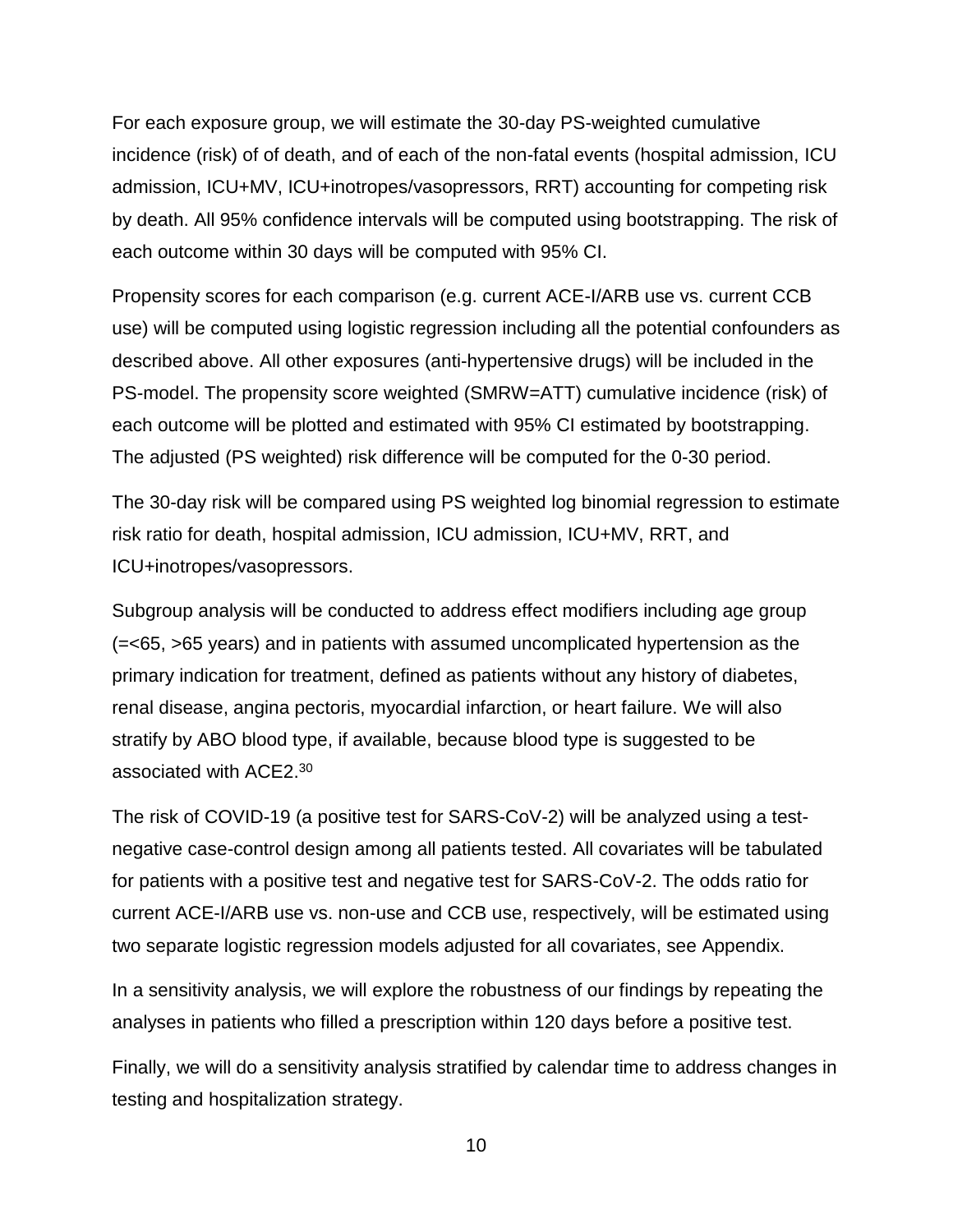#### <span id="page-10-0"></span>*4.10. Sample size considerations*

As of 20 April 2020, there are 96,224 individuals tested for SARS-CoV-2 and 7,515 are tested positive. A total of 364 patients with a positive test have died (4.8%). The proportion of patients using ACE-I/ARB is expected to be 17% and the proportion using CCB is expected to be 7% based on data from a historical cohort of patients with influenza or pneumonia (Christiansen CF et al., article submitted).

Assuming a 30-day mortality of 4% in unexposed, we will have a power of 92% for detecting a RR of 1.2 with an alpha-level of 5% in the comparison of current ACE-I/ARB users with non-users. (EpiSheet).

## <span id="page-10-1"></span>**5. Ethical/data protection issues**

According to Danish law, registry-based studies do not require informed consent or ethical committee approval. Only aggregated data will be published.

All data are pseudonymized and stored at secured serves at the Danish Health Data Authority. Data management and analyses are performed through secure remote access to these servers. Data management and analyses will be conducted and checked by experienced researchers.

# <span id="page-10-2"></span>**6. Plans for communication of study results**

The study protocol will be registered in the EU PAS registry. Results will be communicated through international peer-reviewed journals and the website of the Danish Medicines Agency. Any evidence of adverse effects of ACE-I/ARB will be communicated to the Danish Medicines Agency.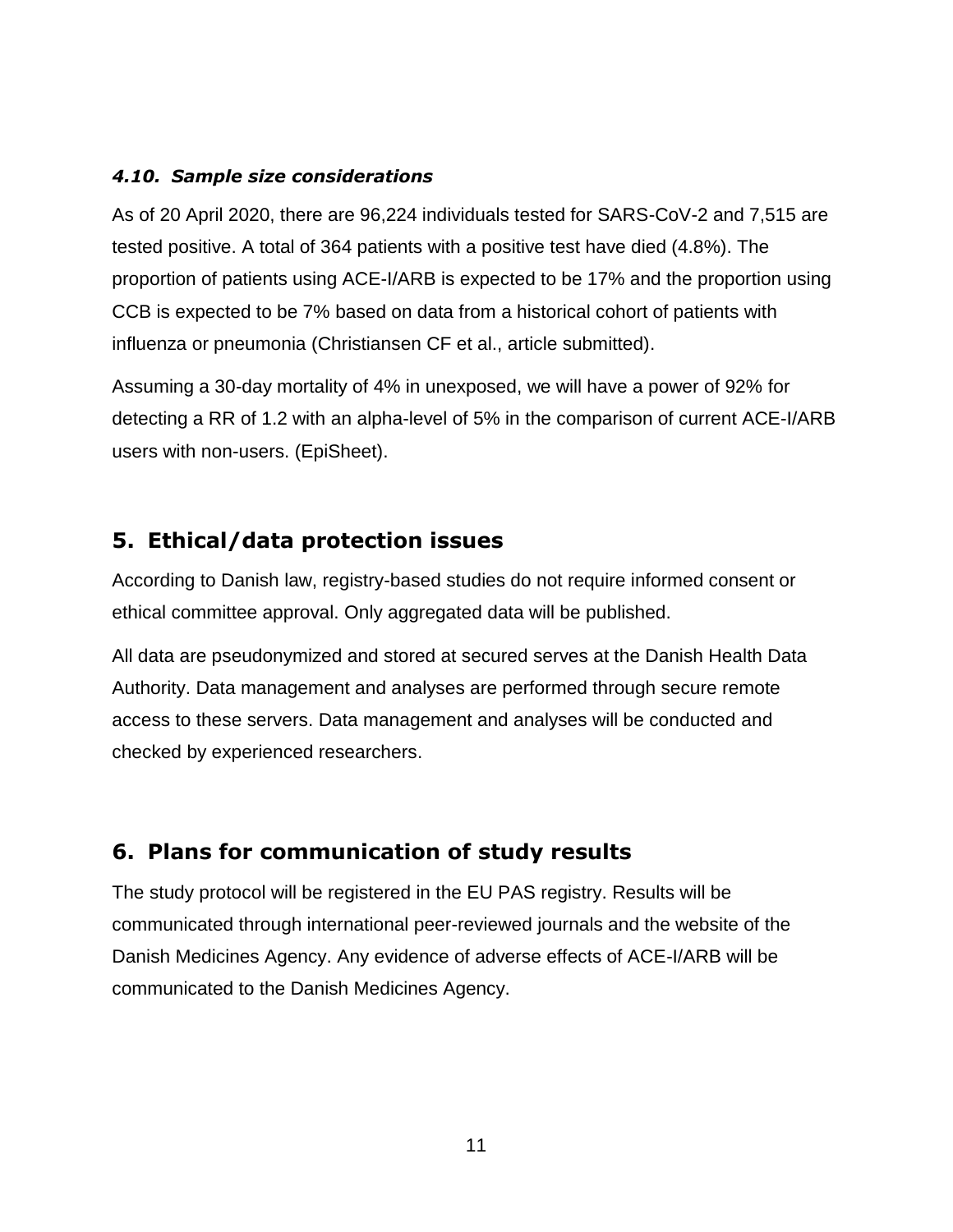# <span id="page-11-0"></span>**7. Amendments and deviations**

Any future amendments or deviations from the study protocol will be included in this section.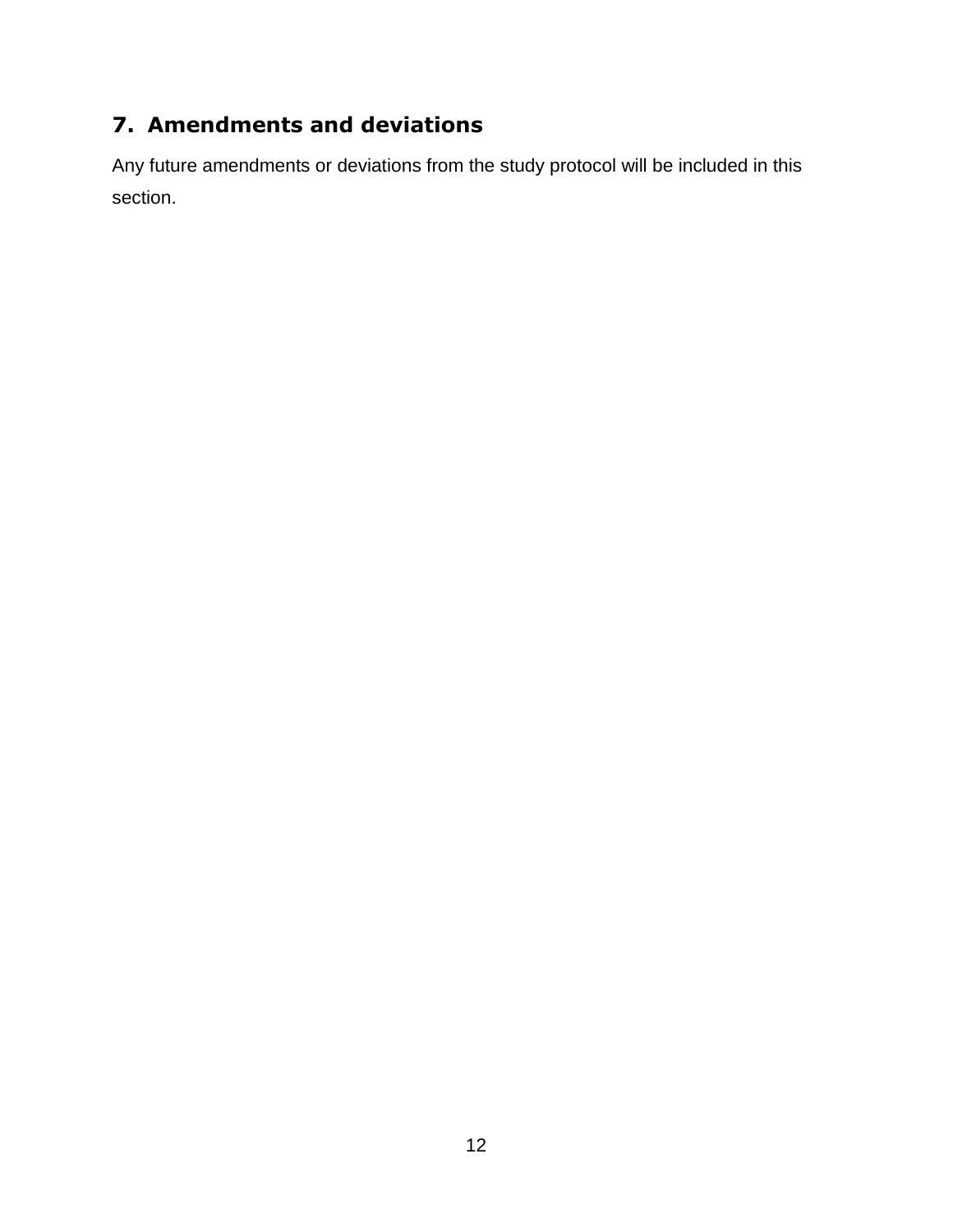### **Figure. Study design diagram**

**Study design** 

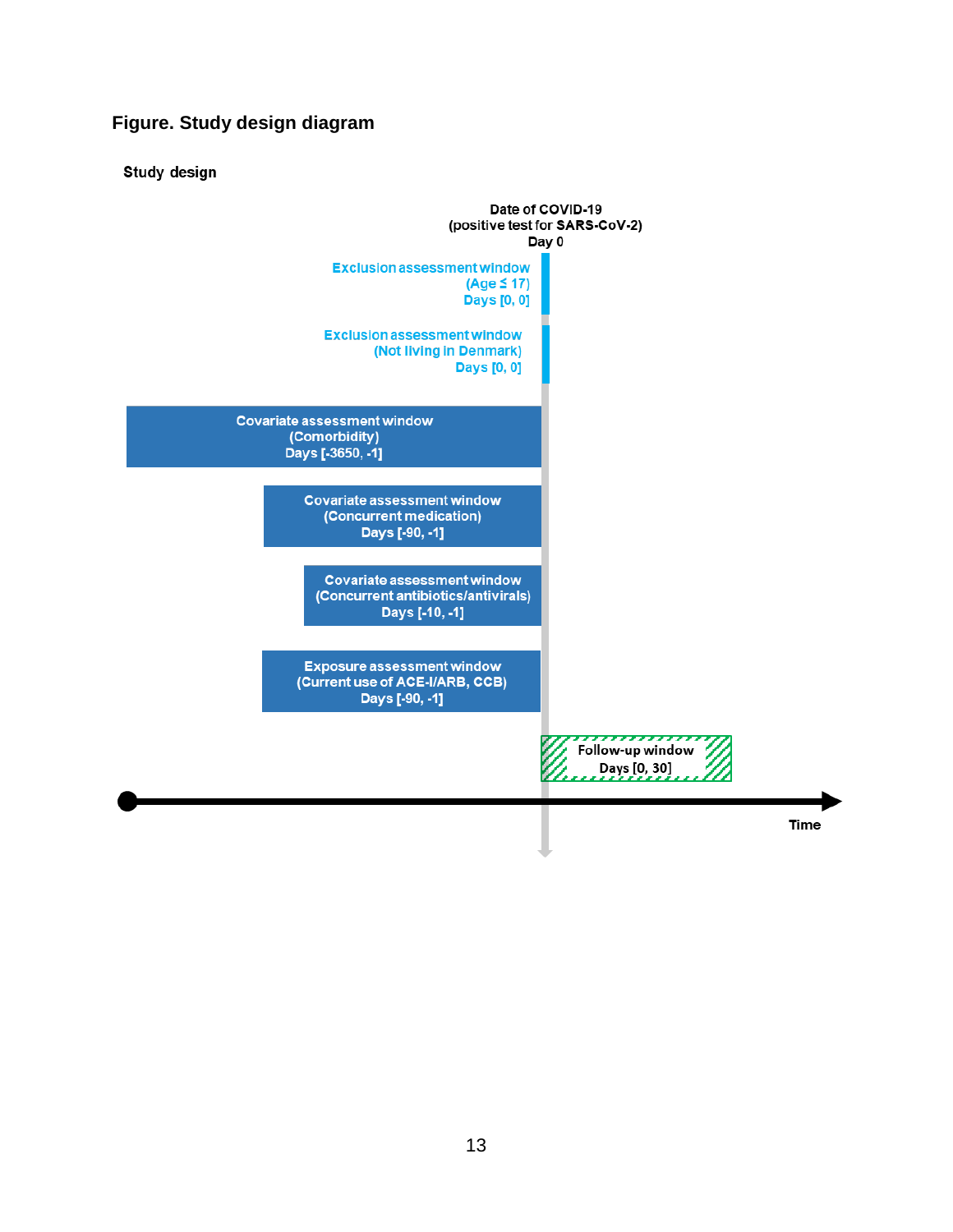# **Codes**

|                                                | Source/        | Look-           | <b>Inclusion codes</b>                                                                                              | <b>Exclusion</b>                                                               |
|------------------------------------------------|----------------|-----------------|---------------------------------------------------------------------------------------------------------------------|--------------------------------------------------------------------------------|
|                                                | coding         | back            |                                                                                                                     | codes                                                                          |
| <b>Exposures (ATC codes)</b>                   |                |                 |                                                                                                                     |                                                                                |
| Number of antihypertensives                    | NPD/ATC        | 90d             | 0-5 (see below: ACE-I/ARB, CCB,                                                                                     |                                                                                |
|                                                |                |                 | Thiazides/diuretics, BB, other                                                                                      |                                                                                |
|                                                |                |                 | antihypertensives)                                                                                                  |                                                                                |
| ACE-I                                          | NPD/ATC        | 90d             | C09A, C09B                                                                                                          |                                                                                |
| <b>ARB</b>                                     | NPD/ATC        | 90d             | C09C, C09D                                                                                                          |                                                                                |
| Calcium channel blockers (CCB)                 | NPD/ATC        | 90d             | C07FB, C08CA, C09BB, C09DB,<br>C09DX01                                                                              |                                                                                |
| Thiazides/diuretics                            | NPD/ATC        | 90d             | C03AA01, C03AA03, C03AB01,<br>C03AB03, C03AX01, C03EA, C07B,<br>C09BA, C09DA, C09DX01, C09DX03,<br>C09XA52, C09XA54 | C07BA06<br>C09BA04                                                             |
| Beta-blockers (BB)                             | NPD/ATC        | 90d             | C07                                                                                                                 |                                                                                |
| Other antihypertensives                        | NPD/ATC        | 90d             | C02AC, C02CA, C03BA11, C09XA<br>C02AB01                                                                             | C09XA54                                                                        |
| <b>Outcomes</b>                                |                |                 |                                                                                                                     |                                                                                |
| ICU admission (procedure code)                 | DNPR/Procedure |                 | NABE, NABB                                                                                                          |                                                                                |
| Mechanical ventilation (procedure code)        | DNPR/Procedure |                 | BGDA0                                                                                                               |                                                                                |
| Acute renal replacement therapy (RRT)          | DNPR/Procedure |                 | BJFD <sub>0</sub>                                                                                                   | BJFD2 (any                                                                     |
| (in patients without chronic RRT)              |                |                 |                                                                                                                     | codes within<br>prior 12<br>months)                                            |
| Treatment with inotropes/vasopressors          | DNPR/Procedure |                 | BFHC92A, BFHC92B, BFHC92C,<br>BFHC92D, BFHC92E, BFHC93A,<br>BFHC93B, BFHC93C, BFHC95                                |                                                                                |
| <b>Covariates</b>                              |                |                 |                                                                                                                     |                                                                                |
| Age                                            | <b>CPR</b>     |                 |                                                                                                                     |                                                                                |
| Sex                                            | <b>CPR</b>     |                 |                                                                                                                     |                                                                                |
| Calendar time (before / after lockdown)        | <b>DNPR</b>    |                 |                                                                                                                     |                                                                                |
| Hospital-diagnosed hypertension                | DNPR/ICD-10    | 10y             | 110, 115                                                                                                            |                                                                                |
| Stable angina pectoris (without<br>procedures) | DNPR/ICD-10    | 10 <sub>V</sub> | I20, I251, I259                                                                                                     | 121, 122, 123,<br>1200                                                         |
| Stable angina pectoris or CABG/PCI             | DNPR/ICD-10    | 10 <sub>y</sub> | 120, 1251, 1259                                                                                                     | 121, 122, 123,                                                                 |
| procedures                                     |                |                 |                                                                                                                     | 1200                                                                           |
|                                                | DNPR/Procedure | 10 <sub>y</sub> | KFNA, KFNB, KFNC, KFND, KFNE,<br>KFNF, KFNG, KFNH20                                                                 | 121, 122, 123,<br>1200 (any<br>diagnosis<br>during<br>hospital<br>contact with |
|                                                |                |                 |                                                                                                                     | the procedure                                                                  |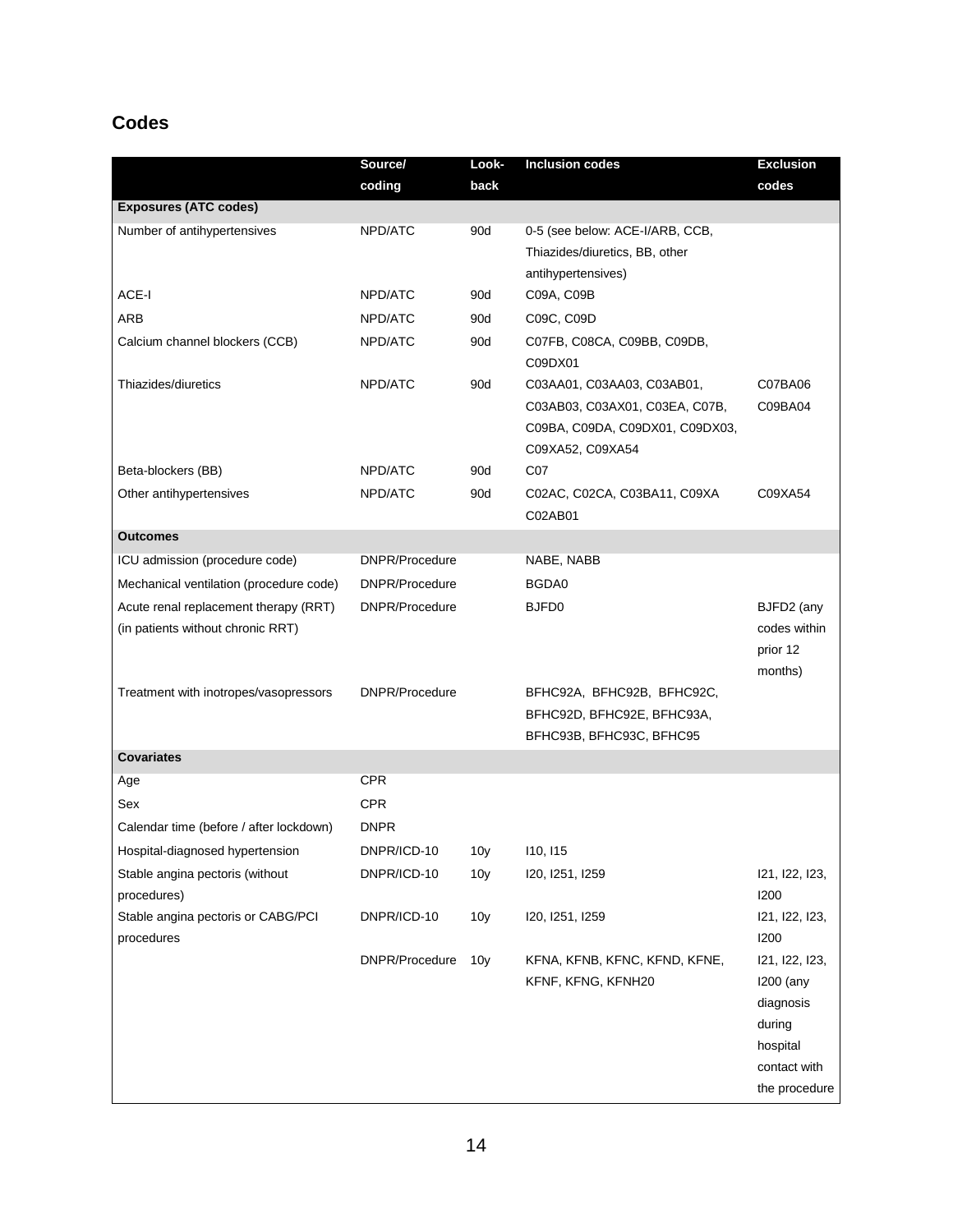|                                                                        |                |                 |                                                                                                      | or within 10      |
|------------------------------------------------------------------------|----------------|-----------------|------------------------------------------------------------------------------------------------------|-------------------|
|                                                                        |                |                 |                                                                                                      | years before)     |
| Myocardial infarction                                                  | DNPR/ICD-10    | 10 <sub>y</sub> | 121, 122, 123                                                                                        |                   |
| Heart failure                                                          | DNPR/ICD-10    | 10 <sub>y</sub> | 150                                                                                                  |                   |
| <b>Stroke</b>                                                          | DNPR/ICD-10    | 10 <sub>y</sub> | 160, 161, 163, 164                                                                                   |                   |
| Atrial fibrillation/flutter                                            | DNPR/ICD-10    | 10 <sub>y</sub> | 148                                                                                                  |                   |
| Heart valve disease                                                    | DNPR/ICD-10    | 10 <sub>y</sub> | 105, 106, 107, 108, 109.8, 134-137, 139,                                                             |                   |
|                                                                        |                |                 | 151.1A, Q22, Q23                                                                                     |                   |
| Venous thromboembolism                                                 | DNPR/ICD-10    | 10 <sub>y</sub> | 126, 1801, 1802, 1803                                                                                |                   |
| <b>Diabetes</b>                                                        | DNPR/ICD-10    | 10 <sub>y</sub> | E10, E11, E12, E13, E14, O24, G63.2,<br>H360, N083                                                   | O <sub>24.4</sub> |
|                                                                        | NPD/ATC        | 10 <sub>y</sub> | A10A, A10B                                                                                           |                   |
| Chronic pulmonary disease                                              | DNPR/ICD-10    | 10 <sub>y</sub> | J40, J41-J44, J45-J47, J60-J67, J68.4,<br>J70.1, J70.3, J84.1, J92.0, J96.1, J98.2,<br>J98.3         |                   |
| Markers of smoking (diagnoses or<br>medications for tobacco smoking or | DNPR/ICD-10    | 10 <sub>y</sub> | J41-J44, F17, Z716, Z720                                                                             |                   |
| chronic obstructive pulmonary disease)                                 |                |                 |                                                                                                      |                   |
|                                                                        | NPD/ATC        | 10 <sub>V</sub> | R03, N07BA                                                                                           |                   |
| Obesity diagnoses or medications                                       | DNPR/ICD-10    | 10 <sub>V</sub> | E66                                                                                                  |                   |
|                                                                        | NPD/ATC        | 10 <sub>y</sub> | A08                                                                                                  |                   |
| Alcoholism-related diagnoses or<br>medication for alcohol deterrent    | DNPR/ICD-10    | 10 <sub>y</sub> | DF10, DE244, DG312, DG621, DG721,<br>DI426, DK292, DK70, DK852, DK860,<br>DQ860, DZ502, DZ714, DZ721 | F <sub>100</sub>  |
|                                                                        | NPD/ATC        | 10 <sub>y</sub> | V03AA, N07BB                                                                                         |                   |
| Kidney disease diagnosis                                               | DNPR/ICD-10    | 10 <sub>y</sub> | I12, I13, N00-N05, N07, N11, N14,<br>N18-N19, Q61, N08, E102, E112,<br>E142                          |                   |
| End-stage renal disease (kidney<br>transplant or dialysis)             | DNPR/Procedure | 10 <sub>V</sub> | BJFD2                                                                                                |                   |
|                                                                        | DNPR/Surgery   | 10 <sub>y</sub> | <b>KKAS</b>                                                                                          |                   |
|                                                                        | DNPR/ICD-10    | 10 <sub>y</sub> | T861, Z940                                                                                           |                   |
| Liver disease                                                          | DNPR/ICD-10    | 10 <sub>y</sub> | B18, B150, B160, B162, B190, I85,<br>K70, K71, K72, K73, K74, K760, K76.6                            |                   |
| Dementia                                                               | DNPR/ICD-10    | 10 <sub>y</sub> | DF00, DF01, DF02, DF03, DG30,<br>DG310B, DG311, DG318, DG319                                         |                   |
|                                                                        | NPD/ATC        | 10 <sub>y</sub> | N06D                                                                                                 |                   |
| Cancer (including metastatic cancer)                                   | DNPR/ICD-10    | 10 <sub>y</sub> | C00-C96, D459, D46, D471, D473,<br>D474, D475, CxxxM                                                 | C44               |
| Concurrent antihypertensive medication<br>(see exposures)              | NPD/ATC        |                 |                                                                                                      |                   |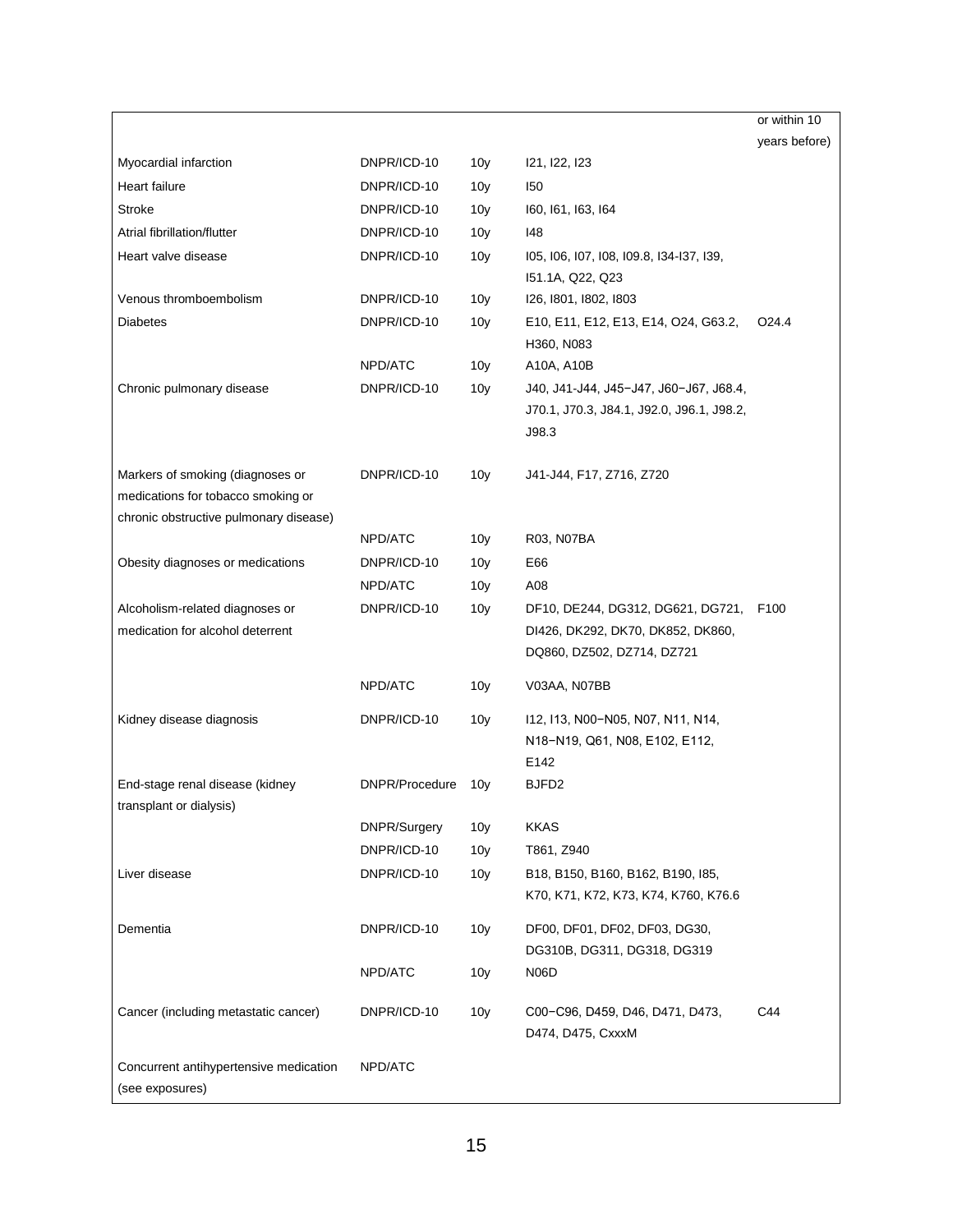| <b>Statins</b>                 | NPD/ATC    | 90d | C10AA, C10B               |
|--------------------------------|------------|-----|---------------------------|
| Aspirin                        | NPD/ATC    | 90d | B01AC06, N02BA01, N02BA51 |
| Opioid use                     | NPD/ATC    | 90d | N02A, N07BC02             |
| Immunosuppressant use          | NPD/ATC    | 90d | L04                       |
| Glucocorticoids                | NPD/ATC    | 90d | H02AB                     |
| Loop diuretics                 | NPD/ATC    | 90d | C <sub>03C</sub>          |
| Antibiotics                    | NPD/ATC    | 10d | J <sub>01</sub>           |
| Antivirals                     | NPD/ATC    | 10d | J05                       |
| Vitamin K antagonists          | NPD/ATC    | 90d | B01AA                     |
| Antidepressants                | NPD/ATC    | 90d | N06A                      |
| Antipsychotics                 | NPD/ATC    | 90d | <b>N05A</b>               |
| Hypnotics/sedatives            | NPD/ATC    | 90d | <b>N05C</b>               |
| <b>Marital status</b>          | <b>CPR</b> |     |                           |
|                                |            |     |                           |
| Rural/urban place of residence | <b>CPR</b> |     |                           |

Abbreviations: ATC Anatomical Therapeutic Chemical Classification System; CPR Danish Civil Reigistration System; DNPR Danish National Patient Registry; ICD-10 International Classification of Diseases 10<sup>th</sup> edition; NPD National Prescription Database.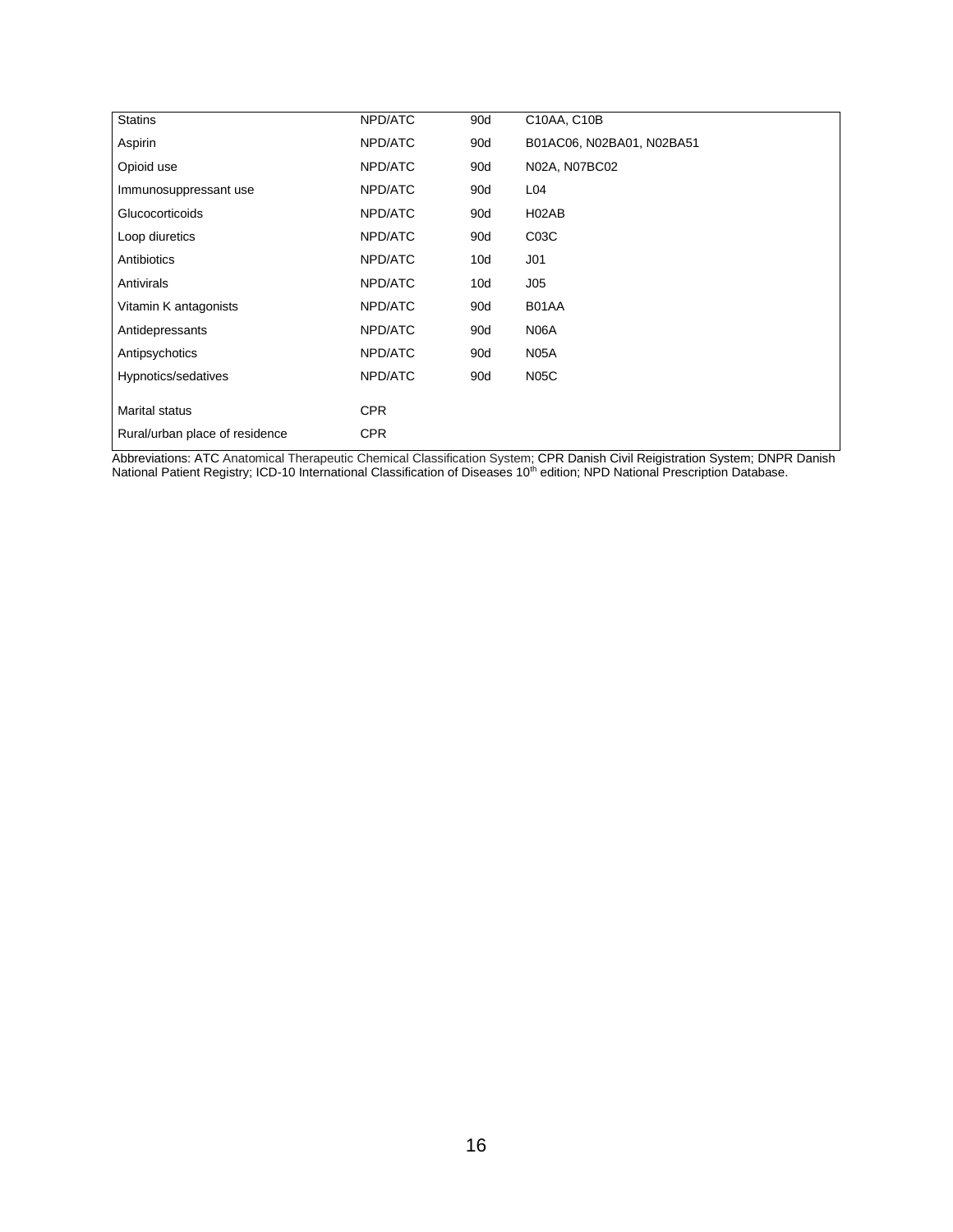#### **References:**

- 1. Guan WJ, Ni ZY, Hu Y, et al. Clinical Characteristics of Coronavirus Disease 2019 in China. *N Engl J Med.* 2020.
- 2. Yang X, Yu Y, Xu J, et al. Clinical course and outcomes of critically ill patients with SARS-CoV-2 pneumonia in Wuhan, China: a single-centered, retrospective, observational study. *Lancet Respir Med.* 2020.
- 3. Zhou F, Yu T, Du R, et al. Clinical course and risk factors for mortality of adult inpatients with COVID-19 in Wuhan, China: a retrospective cohort study. *Lancet.*  2020.
- 4. Onder G, Rezza G, Brusaferro S. Case-Fatality Rate and Characteristics of Patients Dying in Relation to COVID-19 in Italy. *JAMA.* 2020.
- 5. Arentz M, Yim E, Klaff L, et al. Characteristics and Outcomes of 21 Critically Ill Patients With COVID-19 in Washington State. *JAMA.* 2020.
- 6. Bhatraju PK, Ghassemieh BJ, Nichols M, et al. Covid-19 in Critically Ill Patients in the Seattle Region — Case Series. *New England Journal of Medicine.* 2020.
- 7. Clerkin KJ, Fried JA, Raikhelkar J, et al. Coronavirus Disease 2019 (COVID-19) and Cardiovascular Disease. *Circulation.*0(0).
- 8. Sanders JM, Monogue ML, Jodlowski TZ, Cutrell JB. Pharmacologic Treatments for Coronavirus Disease 2019 (COVID-19): A Review. *JAMA.* 2020.
- 9. Fang L, Karakiulakis G, Roth M. Are patients with hypertension and diabetes mellitus at increased risk for COVID-19 infection? *Lancet Respir Med.* 2020.
- 10. Sommerstein R, Gräni C. Rapid response: re: preventing a covid-19 pandemic:

ACE inhibitors as a potential risk factor for fatal Covid-19. https:/[/www.bmj.com/content/368/bmj.m810/rr-2.](file://///uni.au.dk/users/au122707/Data/COVID-19/ACE-I-ARB-COVID-19/www.bmj.com/content/368/bmj.m810/rr-2) *BMJ.* 2020.

- 11. Patel AB, Verma A. COVID-19 and Angiotensin-Converting Enzyme Inhibitors and Angiotensin Receptor Blockers: What Is the Evidence? *JAMA.* 2020.
- 12. Hoffmann M, Kleine-Weber H, Schroeder S, et al. SARS-CoV-2 Cell Entry Depends on ACE2 and TMPRSS2 and Is Blocked by a Clinically Proven Protease Inhibitor. *Cell.* 2020.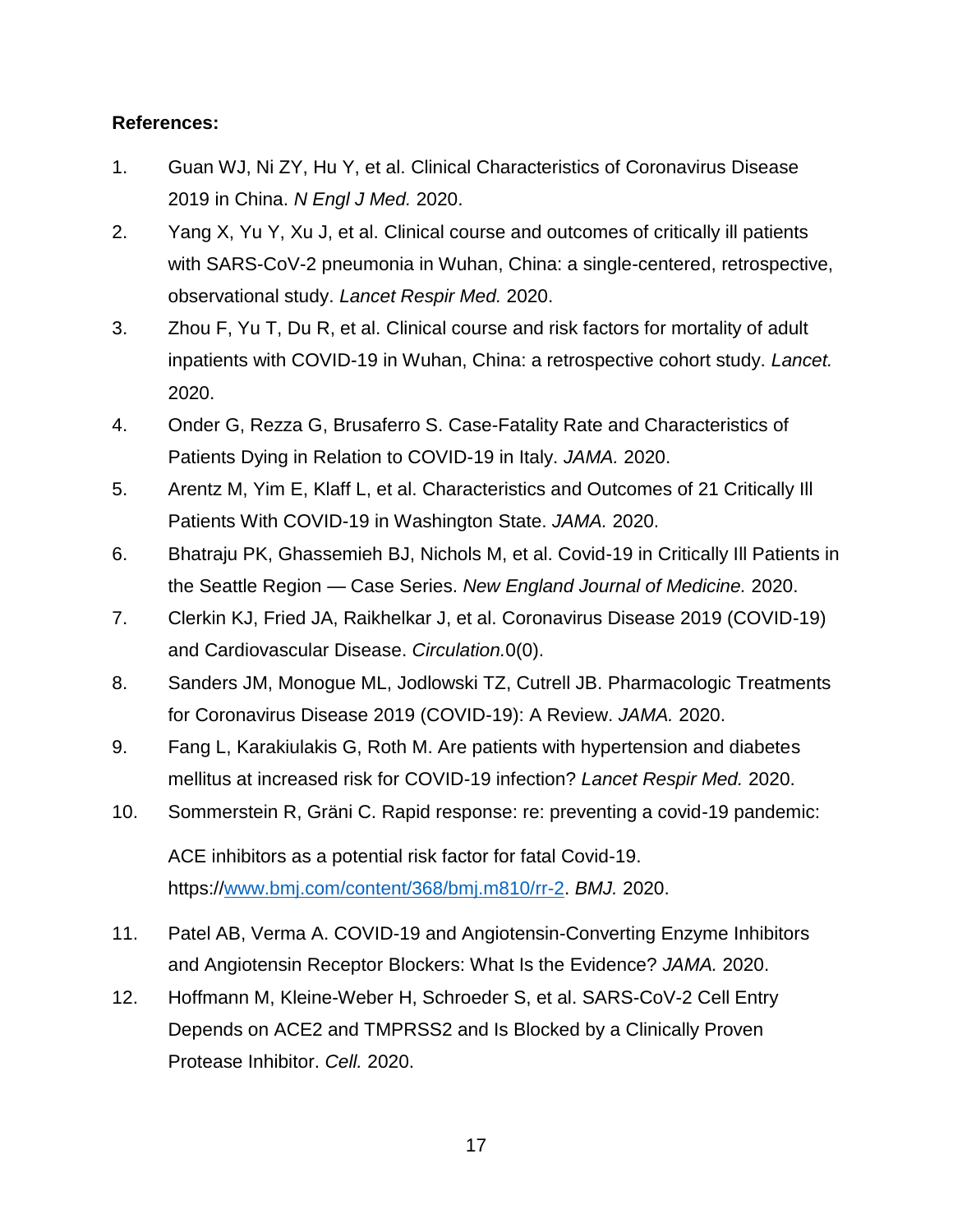- 13. Vaduganathan M, Vardeny O, Michel T, McMurray JJV, Pfeffer MA, Solomon SD. Renin–Angiotensin–Aldosterone System Inhibitors in Patients with Covid-19. *New England Journal of Medicine.* 2020.
- 14. Caldeira D, Alarcao J, Vaz-Carneiro A, Costa J. Risk of pneumonia associated with use of angiotensin converting enzyme inhibitors and angiotensin receptor blockers: systematic review and meta-analysis. *BMJ.* 2012;345:e4260.
- 15. Mortensen EM, Nakashima B, Cornell J, et al. Population-based study of statins, angiotensin II receptor blockers, and angiotensin-converting enzyme inhibitors on pneumonia-related outcomes. *Clin Infect Dis.* 2012;55(11):1466-1473.
- 16. Wu A, Good C, Downs JR, et al. The association of cardioprotective medications with pneumonia-related outcomes. *PLoS One.* 2014;9(1):e85797.
- 17. Henry C, Zaizafoun M, Stock E, Ghamande S, Arroliga AC, White HD. Impact of angiotensin-converting enzyme inhibitors and statins on viral pneumonia. *Proc (Bayl Univ Med Cent).* 2018;31(4):419-423.
- 18. Li J, Wang X, Chen J, Zhang H, Deng A. Association of Renin-Angiotensin System Inhibitors With Severity or Risk of Death in Patients With Hypertension Hospitalized for Coronavirus Disease 2019 (COVID-19) Infection in Wuhan, China. *JAMA Cardiology.* 2020.
- 19. Zhang P, Zhu L, Cai J, et al. Association of Inpatient Use of Angiotensin Converting Enzyme Inhibitors and Angiotensin II Receptor Blockers with Mortality Among Patients With Hypertension Hospitalized With COVID-19. *Circ Res.* 2020.
- 20. European Medicines Agency. EMA advises continued use of medicines for hypertension, heart or kidney disease during COVID-19 pandemic. 27 March 2020. [https://www.ema.europa.eu/en/news/ema-advises-continued-use](https://www.ema.europa.eu/en/news/ema-advises-continued-use-medicines-hypertension-heart-kidney-disease-during-covid-19-pandemic)[medicines-hypertension-heart-kidney-disease-during-covid-19-pandemic](https://www.ema.europa.eu/en/news/ema-advises-continued-use-medicines-hypertension-heart-kidney-disease-during-covid-19-pandemic) (accessed 5 April 2020) [press release]. 27 March 2020.
- 21. Kuster GM, Pfister O, Burkard T, et al. SARS-CoV2: should inhibitors of the renin-angiotensin system be withdrawn in patients with COVID-19? *Eur Heart J.*  2020.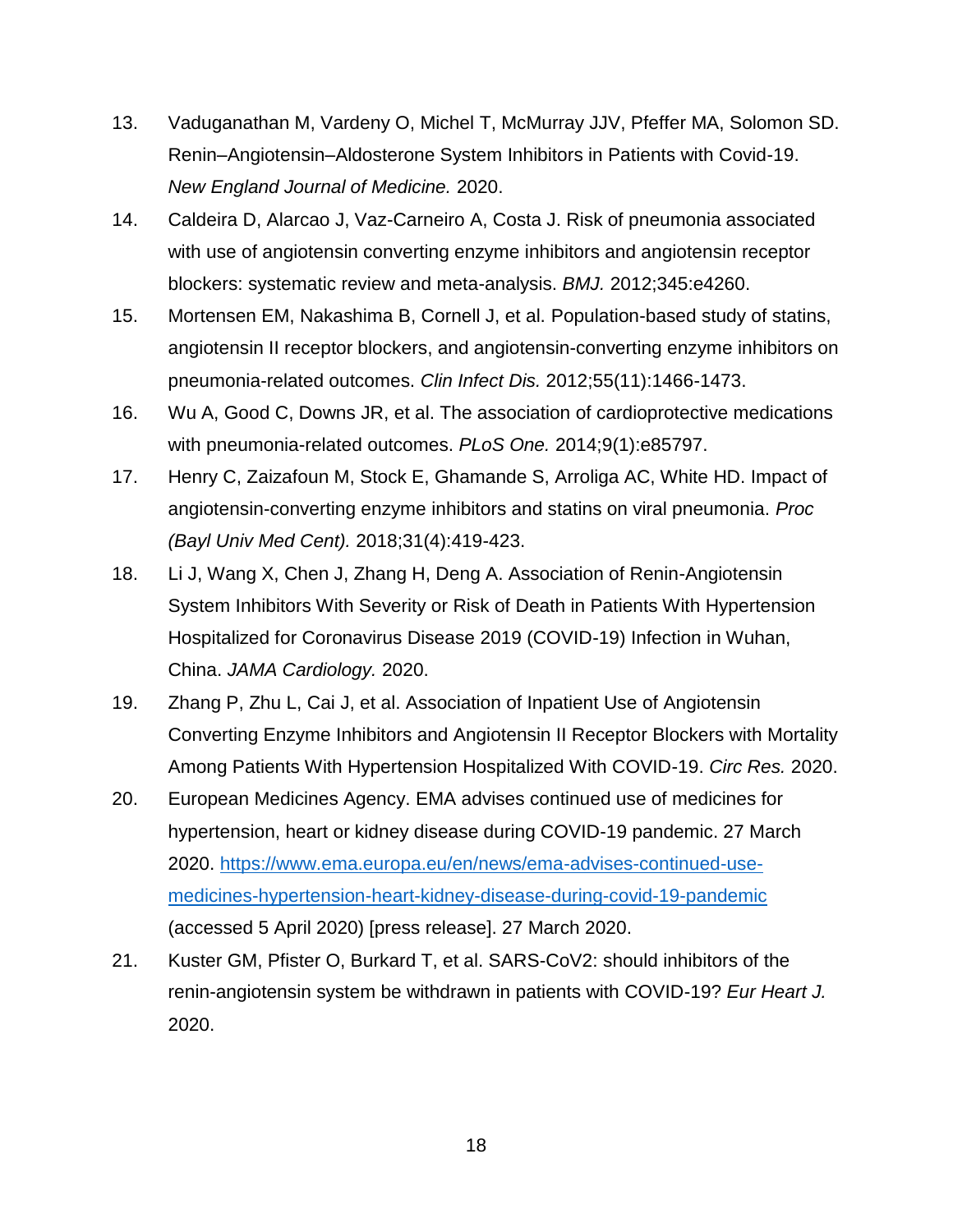- 22. Schmidt M, Schmidt SAJ, Adelborg K, et al. The Danish health care system and epidemiological research: from health care contacts to database records. *Clin Epidemiol.* 2019;11:563-591.
- 23. Voldstedlund M, Haarh M, Molbak K, MiBa Board of R. The Danish Microbiology Database (MiBa) 2010 to 2013. *Euro Surveill.* 2014;19(1).
- 24. Schmidt M, Schmidt SA, Sandegaard JL, Ehrenstein V, Pedersen L, Sorensen HT. The Danish National Patient Registry: a review of content, data quality, and research potential. *Clin Epidemiol.* 2015;7:449-490.
- 25. Schmidt M, Pedersen L, Sorensen HT. The Danish Civil Registration System as a tool in epidemiology. *Eur J Epidemiol.* 2014;29(8):541-549.
- 26. Pottegard A, Schmidt SA, Wallach-Kildemoes H, Sorensen HT, Hallas J, Schmidt M. Data Resource Profile: The Danish National Prescription Registry. *Int J Epidemiol.* 2016.
- 27. Helweg-Larsen K. The Danish Register of Causes of Death. *Scand J Public Health.* 2011;39(7 Suppl):26-29.
- 28. Blichert-Hansen L, Nielsson MS, Nielsen RB, Christiansen CF, Norgaard M. Validity of the coding for intensive care admission, mechanical ventilation, and acute dialysis in the Danish National Patient Registry: a short report. *Clin Epidemiol.* 2013;5:9-12.
- 29. Christiansen CF, Moller MH, Nielsen H, Christensen S. The Danish Intensive Care Database. *Clin Epidemiol.* 2016;8:525-530.
- 30. Zhao J, Yang Y, Huang H, et al. Relationship between the ABO Blood Group and the COVID-19 Susceptibility. *medRxiv.* 2020:2020.2003.2011.20031096.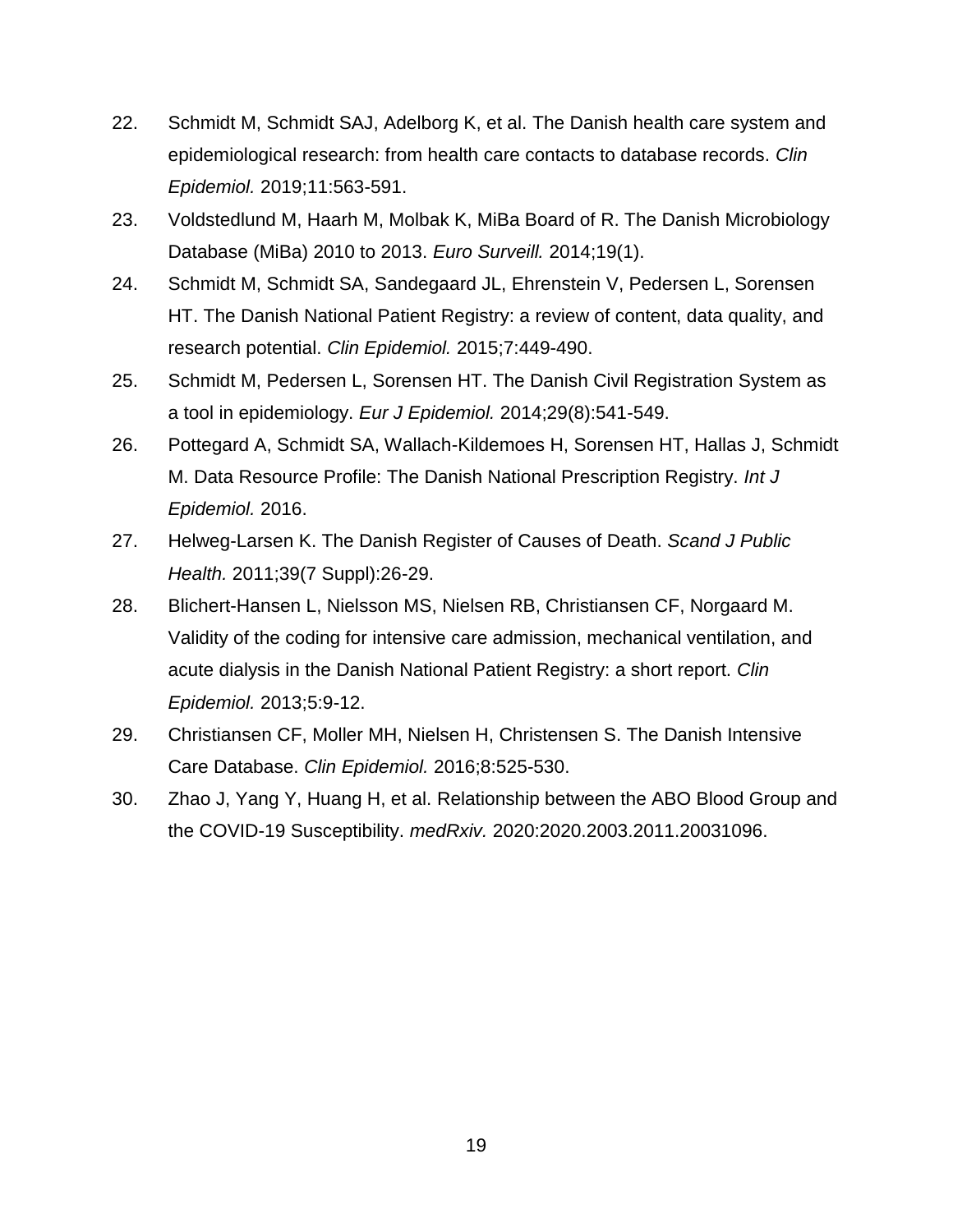# <span id="page-19-0"></span>**8. ENCePP Checklist for Study Protocols (Revision 4)**

Adopted by the ENCePP Steering Group on 15/10/2018

The [European Network of Centres for Pharmacoepidemiology and Pharmacovigilance \(ENCePP\)](http://www.encepp.eu/) welcomes innovative designs and new methods of research. This Checklist has been developed by ENCePP to stimulate consideration of important principles when designing and writing a pharmacoepidemiological or pharmacovigilance study protocol. The Checklist is intended to promote the quality of such studies, not their uniformity. The user is also referred to the [ENCePP Guide on](http://www.encepp.eu/standards_and_guidances/index.html)  [Methodological Standards in Pharmacoepidemiology,](http://www.encepp.eu/standards_and_guidances/index.html) which reviews and gives direct electronic access to guidance for research in pharmacoepidemiology and pharmacovigilance.

For each question of the Checklist, the investigator should indicate whether or not it has been addressed in the study protocol. If the answer is "Yes", the section number of the protocol where this issue has been discussed should be specified. It is possible that some questions do not apply to a particular study (for example, in the case of an innovative study design). In this case, the answer 'N/A' (Not Applicable) can be checked and the "Comments" field included for each section should be used to explain why. The "Comments" field can also be used to elaborate on a "No" answer.

This Checklist should be included as an Annex by marketing authorisation holders when submitting the protocol of a non-interventional post-authorisation safety study (PASS) to a regulatory authority (see the [Guidance on the format and content of the protocol of non-interventional post-authorisation safety](http://www.ema.europa.eu/docs/en_GB/document_library/Other/2012/10/WC500133174.pdf)  [studies\)](http://www.ema.europa.eu/docs/en_GB/document_library/Other/2012/10/WC500133174.pdf). The Checklist is a supporting document and does not replace the format of the protocol for PASS presented in the Guidance and Module VIII of the Good pharmacovigilance practices (GVP).

# **Study title: Renin-angiotensin-aldosterone system inhibitors and adverse outcomes of COVID-19: a Danish nationwide cohort study**

#### **EU PAS Register® number: Study reference number (if applicable):**

| <b>Section 1: Milestones</b>                | Yes         | <b>No</b> | N/A | <b>Section</b><br><b>Number</b> |
|---------------------------------------------|-------------|-----------|-----|---------------------------------|
| Does the protocol specify timelines for     |             |           |     |                                 |
| 1.1.1 Start of data collection <sup>1</sup> | $\boxtimes$ |           |     |                                 |
| 1.1.2 End of data collection <sup>2</sup>   | $\boxtimes$ |           |     |                                 |
| 1.1.3 Progress report(s)                    |             |           |     |                                 |
|                                             |             |           |     |                                 |

 $1$  Date from which information on the first study is first recorded in the study dataset or, in the case of secondary use of data, the date from which data extraction starts.

<sup>&</sup>lt;sup>2</sup> Date from which the analytical dataset is completely available.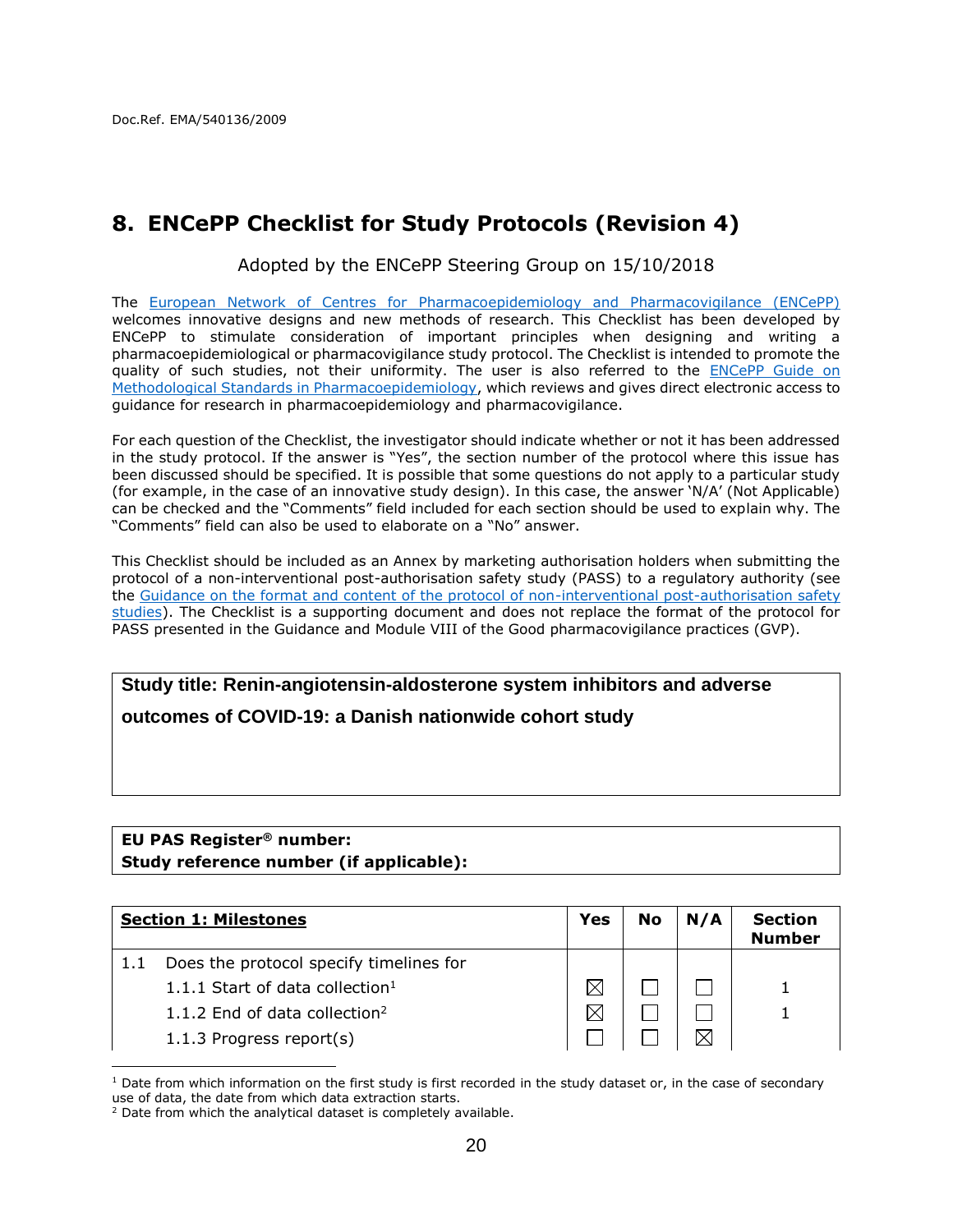| <b>Section 1: Milestones</b>                           | <b>Yes</b> | <b>No</b> | N/A | <b>Section</b><br><b>Number</b> |
|--------------------------------------------------------|------------|-----------|-----|---------------------------------|
| 1.1.4 Interim report(s)                                |            |           |     |                                 |
| 1.1.5 Registration in the EU PAS Register <sup>®</sup> | $\bowtie$  |           |     |                                 |
| 1.1.6 Final report of study results.                   |            |           |     |                                 |

|     | <b>Section 2: Research question</b>                                                                                                                                   | Yes         | <b>No</b> | N/A | <b>Section</b><br><b>Number</b> |
|-----|-----------------------------------------------------------------------------------------------------------------------------------------------------------------------|-------------|-----------|-----|---------------------------------|
| 2.1 | Does the formulation of the research question<br>and objectives clearly explain:                                                                                      |             |           |     |                                 |
|     | 2.1.1 Why the study is conducted? (e.g. to address<br>an important public health concern, a risk identified in the<br>risk management plan, an emerging safety issue) | $\boxtimes$ |           |     | $\mathcal{P}$                   |
|     | 2.1.2 The objective(s) of the study?                                                                                                                                  | $\boxtimes$ |           |     | 3                               |
|     | 2.1.3 The target population? (i.e. population or<br>subgroup to whom the study results are intended to be<br>qeneralised)                                             | $\boxtimes$ |           |     | 2                               |
|     | 2.1.4 Which hypothesis (-es) is (are) to be<br>tested?                                                                                                                | $\boxtimes$ |           |     | 2                               |
|     | 2.1.5 If applicable, that there is no a priori<br>hypothesis?                                                                                                         |             |           | IX  |                                 |
|     | Comments:                                                                                                                                                             |             |           |     |                                 |

|     | <b>Section 3: Study design</b>                                                                                                                                                                             | Yes         | <b>No</b> | N/A | <b>Section</b><br><b>Number</b> |
|-----|------------------------------------------------------------------------------------------------------------------------------------------------------------------------------------------------------------|-------------|-----------|-----|---------------------------------|
| 3.1 | Is the study design described? (e.g. cohort, case-<br>control, cross-sectional, other design)                                                                                                              | $\boxtimes$ |           |     | 4.1                             |
| 3.2 | Does the protocol specify whether the study is<br>based on primary, secondary or combined data<br>collection?                                                                                              | $\boxtimes$ |           |     | 4.3                             |
| 3.3 | Does the protocol specify measures of<br>occurrence? (e.g., rate, risk, prevalence)                                                                                                                        | $\boxtimes$ |           |     | 4.9                             |
| 3.4 | Does the protocol specify measure(s) of<br>association? (e.g. risk, odds ratio, excess risk, rate ratio,<br>hazard ratio, risk/rate difference, number needed to harm<br>(NNH))                            | $\boxtimes$ |           |     | 4.9                             |
| 3.5 | Does the protocol describe the approach for the<br>collection and reporting of adverse<br>events/adverse reactions? (e.g. adverse events that<br>will not be collected in case of primary data collection) | $\boxtimes$ |           |     |                                 |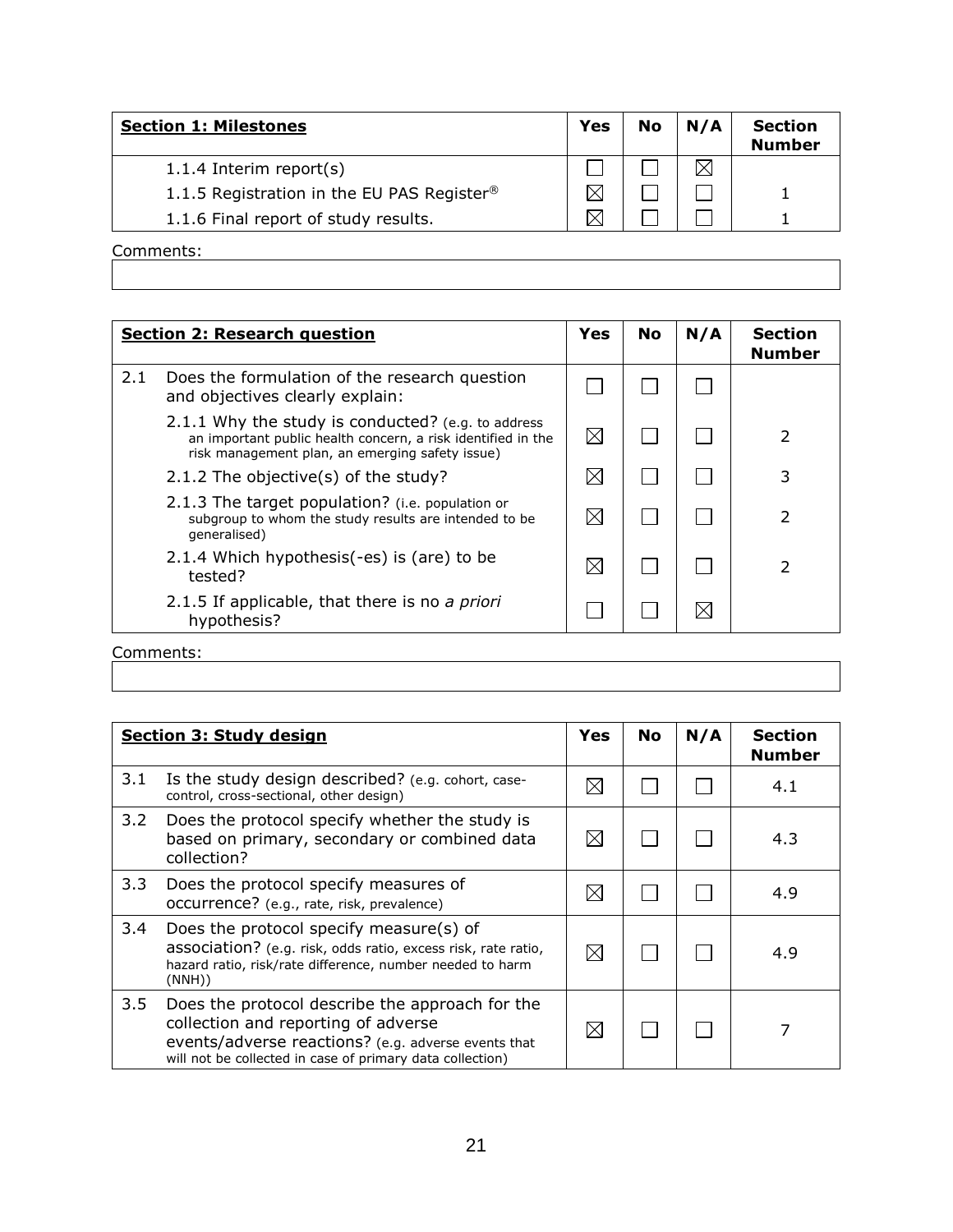|     | <b>Section 4: Source and study populations</b>                                                                                                   | Yes         | <b>No</b> | N/A | <b>Section</b><br><b>Number</b> |
|-----|--------------------------------------------------------------------------------------------------------------------------------------------------|-------------|-----------|-----|---------------------------------|
| 4.1 | Is the source population described?                                                                                                              | $\boxtimes$ |           |     | 4.4                             |
| 4.2 | Is the planned study population defined in terms<br>of:                                                                                          |             |           |     |                                 |
|     | 4.2.1 Study time period                                                                                                                          | $\boxtimes$ |           |     | 4.2                             |
|     | 4.2.2 Age and sex                                                                                                                                | $\boxtimes$ |           |     | $4.1$ (all)                     |
|     | 4.2.3 Country of origin                                                                                                                          | $\boxtimes$ |           |     | 4.1                             |
|     | 4.2.4 Disease/indication                                                                                                                         | $\boxtimes$ |           |     | 4.4                             |
|     | 4.2.5 Duration of follow-up                                                                                                                      | $\boxtimes$ |           |     | 4.5                             |
| 4.3 | Does the protocol define how the study<br>population will be sampled from the source<br>population? (e.g. event or inclusion/exclusion criteria) | $\boxtimes$ |           |     | 4.4                             |

|           | <b>Section 5: Exposure definition and measurement</b>                                                                                                                                                    | Yes         | No | N/A | <b>Section</b><br><b>Number</b> |
|-----------|----------------------------------------------------------------------------------------------------------------------------------------------------------------------------------------------------------|-------------|----|-----|---------------------------------|
| 5.1       | Does the protocol describe how the study<br>exposure is defined and measured? (e.g. operational<br>details for defining and categorising exposure, measurement<br>of dose and duration of drug exposure) | ⊠           |    |     | 4.6                             |
| 5.2       | Does the protocol address the validity of the<br>exposure measurement? (e.g. precision, accuracy, use<br>of validation sub-study)                                                                        | ⊠           |    |     | 4.6                             |
| 5.3       | Is exposure categorised according to time<br>windows?                                                                                                                                                    | $\boxtimes$ |    |     | 4.6                             |
| 5.4       | Is intensity of exposure addressed?<br>(e.g. dose, duration)                                                                                                                                             | $\boxtimes$ |    |     | 4.6                             |
| 5.5       | Is exposure categorised based on biological<br>mechanism of action and taking into account the<br>pharmacokinetics and pharmacodynamics of the<br>drug?                                                  | ⊠           |    |     | 4.6                             |
| 5.6       | Is (are) (an) appropriate comparator(s)<br>identified?                                                                                                                                                   | ⊠           |    |     | 4.6                             |
| Comments: |                                                                                                                                                                                                          |             |    |     |                                 |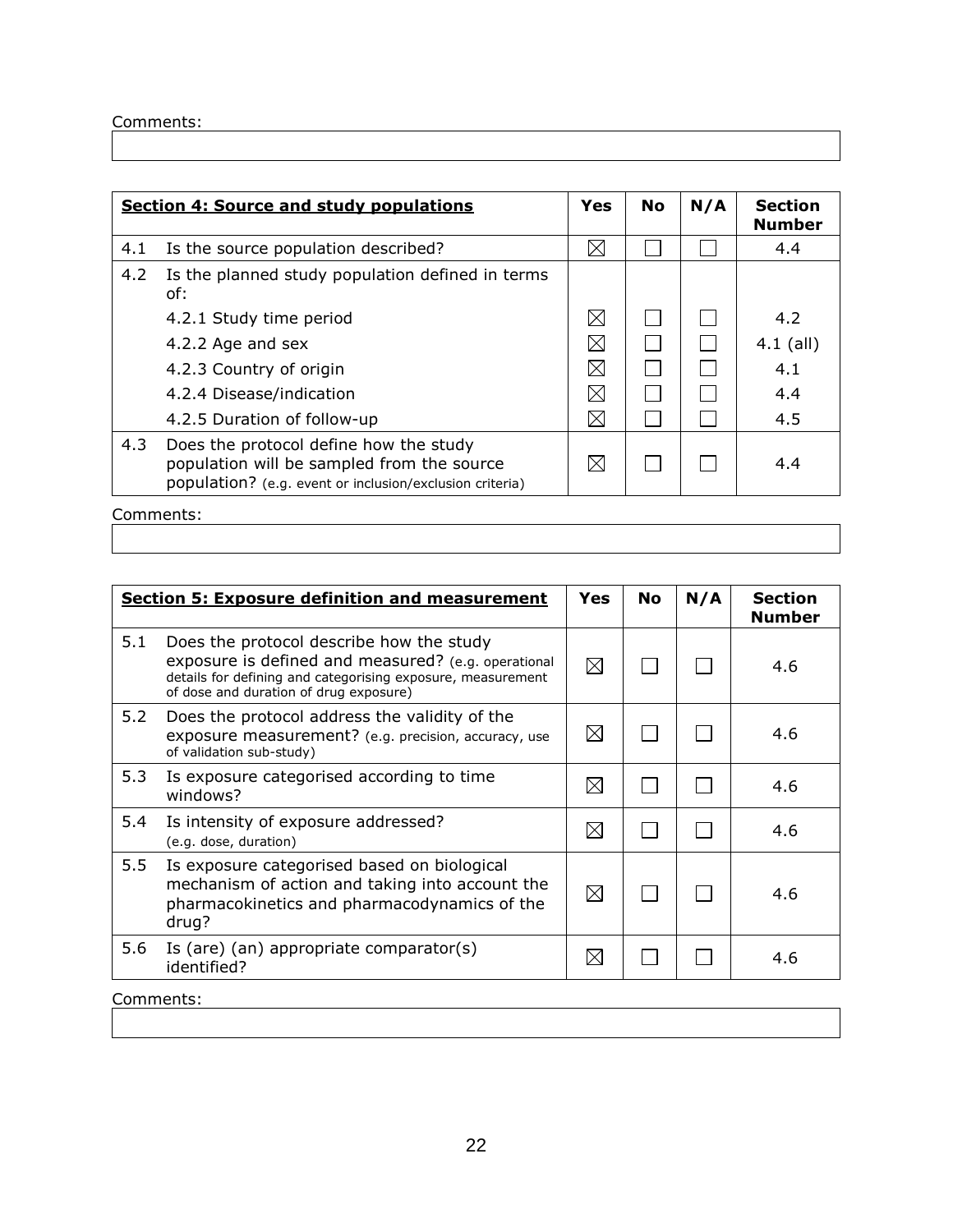|     | <b>Section 6: Outcome definition and measurement</b>                                                                                                                                                                             | Yes         | <b>No</b> | N/A | <b>Section</b><br><b>Number</b> |
|-----|----------------------------------------------------------------------------------------------------------------------------------------------------------------------------------------------------------------------------------|-------------|-----------|-----|---------------------------------|
| 6.1 | Does the protocol specify the primary and<br>secondary (if applicable) outcome(s) to be<br>investigated?                                                                                                                         | $\boxtimes$ |           |     | 4.7                             |
| 6.2 | Does the protocol describe how the outcomes are<br>defined and measured?                                                                                                                                                         | $\boxtimes$ |           |     | 4.7                             |
| 6.3 | Does the protocol address the validity of outcome<br>measurement? (e.g. precision, accuracy, sensitivity,<br>specificity, positive predictive value, use of validation sub-<br>study)                                            | $\bowtie$   |           |     | 4.7                             |
| 6.4 | Does the protocol describe specific outcomes<br>relevant for Health Technology Assessment?<br>(e.g. HRQoL, QALYs, DALYS, health care services utilisation,<br>burden of disease or treatment, compliance, disease<br>management) |             |           |     |                                 |

|     | <b>Section 7: Bias</b>                                                                                                 | Yes         | <b>No</b> | N/A | <b>Section</b><br><b>Number</b> |
|-----|------------------------------------------------------------------------------------------------------------------------|-------------|-----------|-----|---------------------------------|
| 7.1 | Does the protocol address ways to measure<br>confounding? (e.g. confounding by indication)                             |             |           |     | 4.8.1                           |
| 7.2 | Does the protocol address selection bias? (e.g.<br>healthy user/adherer bias)                                          | X           |           |     | 4.8.2                           |
| 7.3 | Does the protocol address information bias?<br>(e.g. misclassification of exposure and outcomes, time-related<br>bias) | $\boxtimes$ |           |     | 4.8.3                           |

Comments:

|     | Section 8: Effect measure modification                                                                                                                     | Yes | No | N/A | <b>Section</b><br><b>Number</b> |
|-----|------------------------------------------------------------------------------------------------------------------------------------------------------------|-----|----|-----|---------------------------------|
| 8.1 | Does the protocol address effect modifiers?<br>(e.g. collection of data on known effect modifiers, sub-group<br>analyses, anticipated direction of effect) |     |    |     | 4.9                             |

|     | <b>Section 9: Data sources</b>                                                               | <b>Yes</b> | No | N/A | <b>Section</b><br><b>Number</b> |
|-----|----------------------------------------------------------------------------------------------|------------|----|-----|---------------------------------|
| 9.1 | Does the protocol describe the data source(s)<br>used in the study for the ascertainment of: |            |    |     |                                 |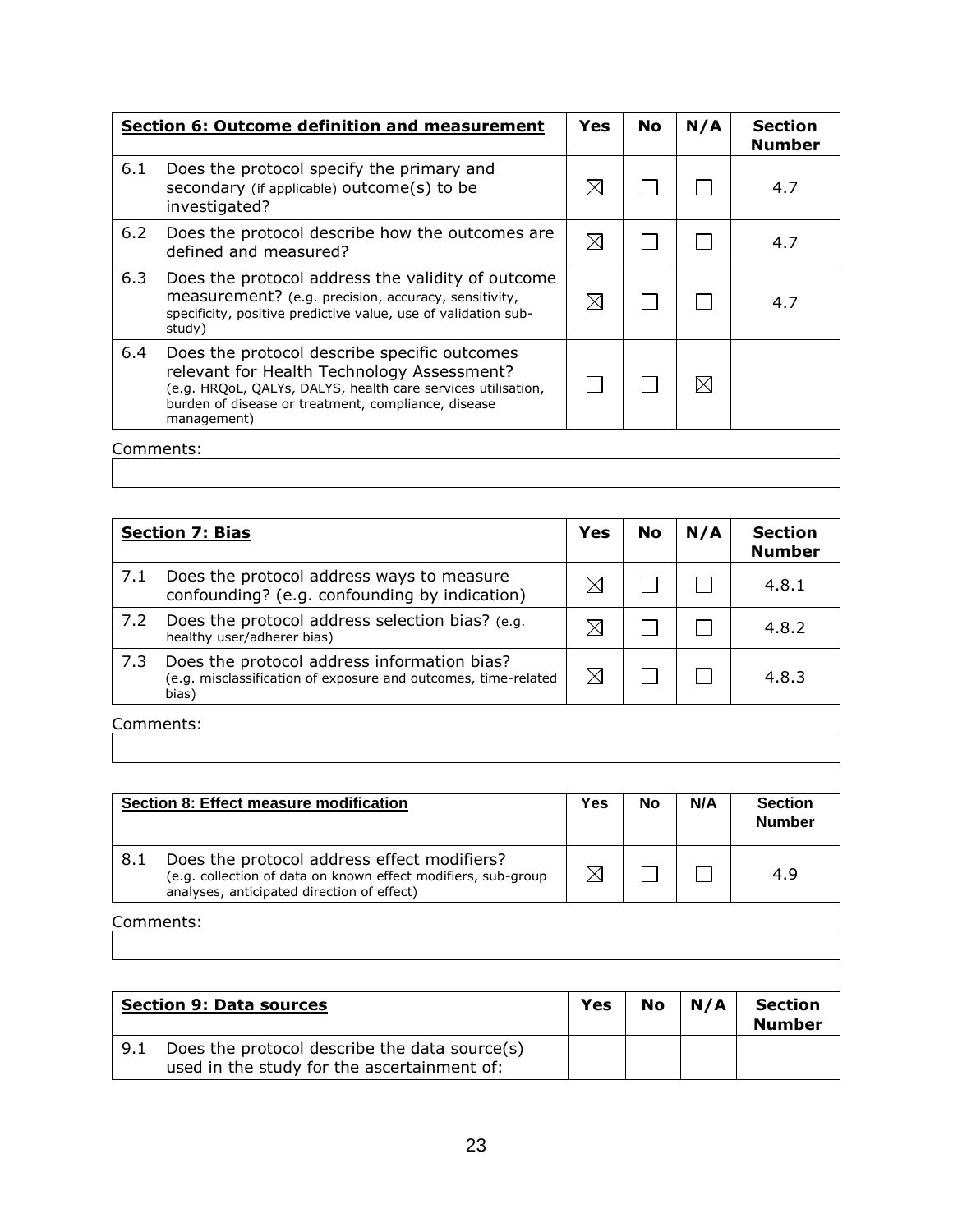|     | <b>Section 9: Data sources</b>                                                                                                                                                    | Yes         | <b>No</b>       | N/A | <b>Section</b><br><b>Number</b> |
|-----|-----------------------------------------------------------------------------------------------------------------------------------------------------------------------------------|-------------|-----------------|-----|---------------------------------|
|     | 9.1.1 Exposure? (e.g. pharmacy dispensing, general<br>practice prescribing, claims data, self-report, face-to-face<br>interview)                                                  | $\boxtimes$ |                 |     | 4.6                             |
|     | 9.1.2 Outcomes? (e.g. clinical records, laboratory<br>markers or values, claims data, self-report, patient<br>interview including scales and questionnaires, vital<br>statistics) | ⊠           | $\mathsf{L}$    |     | 4.7                             |
|     | 9.1.3 Covariates and other characteristics?                                                                                                                                       | $\boxtimes$ | <b>Contract</b> |     | 4.8.1,<br>Appendix              |
| 9.2 | Does the protocol describe the information<br>available from the data source(s) on:                                                                                               |             |                 |     |                                 |
|     | 9.2.1 Exposure? (e.g. date of dispensing, drug quantity,<br>dose, number of days of supply prescription, daily dosage,<br>prescriber)                                             | ⊠           | $\Box$          |     | 4.6                             |
|     | 9.2.2 Outcomes? (e.g. date of occurrence, multiple event,<br>severity measures related to event)                                                                                  | $\boxtimes$ | $\mathcal{L}$   |     | 4.7                             |
|     | 9.2.3 Covariates and other characteristics?<br>(e.g. age, sex, clinical and drug use history, co-morbidity,<br>co-medications, lifestyle)                                         | $\boxtimes$ |                 |     | 4.8.1,<br>Appendix              |
| 9.3 | Is a coding system described for:                                                                                                                                                 |             |                 |     |                                 |
|     | 9.3.1 Exposure? (e.g. WHO Drug Dictionary, Anatomical<br>Therapeutic Chemical (ATC) Classification System)                                                                        | $\boxtimes$ |                 |     | 4.6                             |
|     | 9.3.2 Outcomes? (e.g. International Classification of<br>Diseases (ICD), Medical Dictionary for Regulatory<br>Activities (MedDRA))                                                | $\boxtimes$ |                 |     | 4.7                             |
|     | 9.3.3 Covariates and other characteristics?                                                                                                                                       | $\boxtimes$ |                 |     | Appendix                        |
| 9.4 | Is a linkage method between data sources<br>described? (e.g. based on a unique identifier or other)                                                                               | $\boxtimes$ |                 |     | 4.3                             |

| <b>Section 10: Analysis plan</b>                                                          | Yes         | No  | N/A | <b>Section</b><br><b>Number</b> |
|-------------------------------------------------------------------------------------------|-------------|-----|-----|---------------------------------|
| 10.1 Are the statistical methods and the reason for<br>their choice described?            | $\times$    |     |     | 4.8.1.1,<br>4.9                 |
| 10.2 Is study size and/or statistical precision<br>estimated?                             | $\times$    |     |     | 4.10                            |
| 10.3 Are descriptive analyses included?                                                   | $\boxtimes$ |     |     | 4.9                             |
| 10.4 Are stratified analyses included?                                                    | $\times$    |     |     | 4.9                             |
| 10.5 Does the plan describe methods for analytic<br>control of confounding?               | $\bowtie$   |     |     | 4.8.1, 4.9                      |
| 10.6 Does the plan describe methods for analytic<br>control of outcome misclassification? |             | IXI |     |                                 |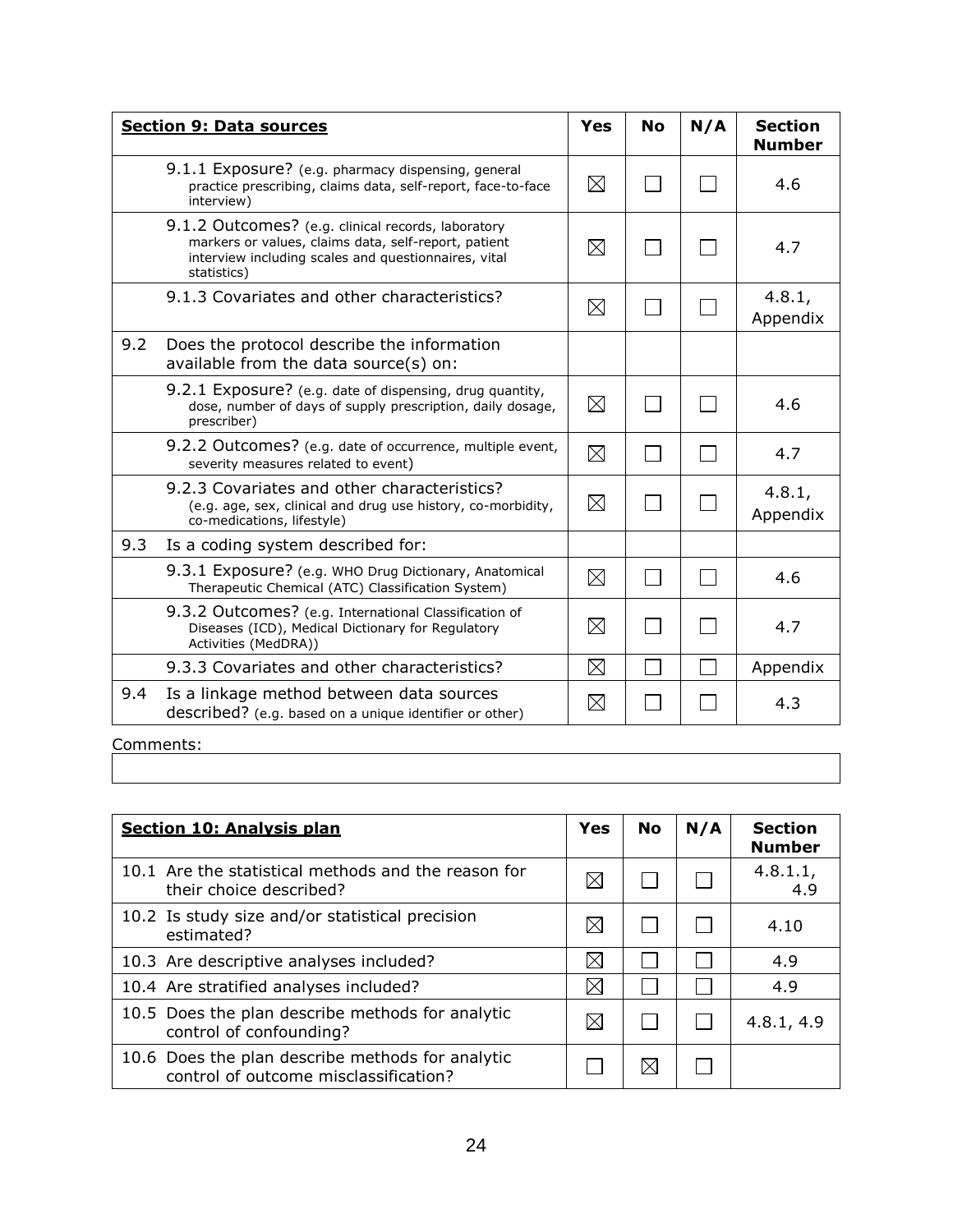| <b>Section 10: Analysis plan</b>                                  | <b>Yes</b> | <b>No</b> | N/A | <b>Section</b><br><b>Number</b> |
|-------------------------------------------------------------------|------------|-----------|-----|---------------------------------|
| 10.7 Does the plan describe methods for handling<br>missing data? |            | M         |     |                                 |
| 10.8 Are relevant sensitivity analyses described?                 |            |           |     | 4.9                             |
|                                                                   |            |           |     |                                 |

| Section 11: Data management and quality control                                                                                                                 | Yes | No | N/A | <b>Section</b><br><b>Number</b> |
|-----------------------------------------------------------------------------------------------------------------------------------------------------------------|-----|----|-----|---------------------------------|
| 11.1 Does the protocol provide information on data<br>storage? (e.g. software and IT environment, database<br>maintenance and anti-fraud protection, archiving) |     |    |     |                                 |
| 11.2 Are methods of quality assurance described?                                                                                                                |     |    |     |                                 |
| 11.3 Is there a system in place for independent review<br>of study results?                                                                                     |     |    |     |                                 |

Comments:

| <b>Section 12: Limitations</b>                                                                                                                                                                      | Yes         | <b>No</b> | N/A | <b>Section</b><br><b>Number</b> |
|-----------------------------------------------------------------------------------------------------------------------------------------------------------------------------------------------------|-------------|-----------|-----|---------------------------------|
| 12.1 Does the protocol discuss the impact on the<br>study results of:                                                                                                                               |             |           |     |                                 |
| 12.1.1 Selection bias?                                                                                                                                                                              | $\boxtimes$ |           |     | 4.8.2                           |
| 12.1.2 Information bias?                                                                                                                                                                            | $\boxtimes$ |           |     | 4.8.3                           |
| 12.1.3 Residual/unmeasured confounding?<br>(e.g. anticipated direction and magnitude of such biases,<br>validation sub-study, use of validation and external data,<br>analytical methods).          |             |           |     | 4.8.1                           |
| 12.2 Does the protocol discuss study feasibility?<br>(e.g. study size, anticipated exposure uptake, duration of<br>follow-up in a cohort study, patient recruitment, precision of<br>the estimates) | $\boxtimes$ |           |     | 4.10                            |

| Section 13: Ethical/data protection issues                                                | Yes       | No | N/A | <b>Section</b><br><b>Number</b> |
|-------------------------------------------------------------------------------------------|-----------|----|-----|---------------------------------|
| 13.1 Have requirements of Ethics Committee/<br>Institutional Review Board been described? | $\bowtie$ |    |     |                                 |
| 13.2 Has any outcome of an ethical review procedure<br>been addressed?                    |           |    |     |                                 |